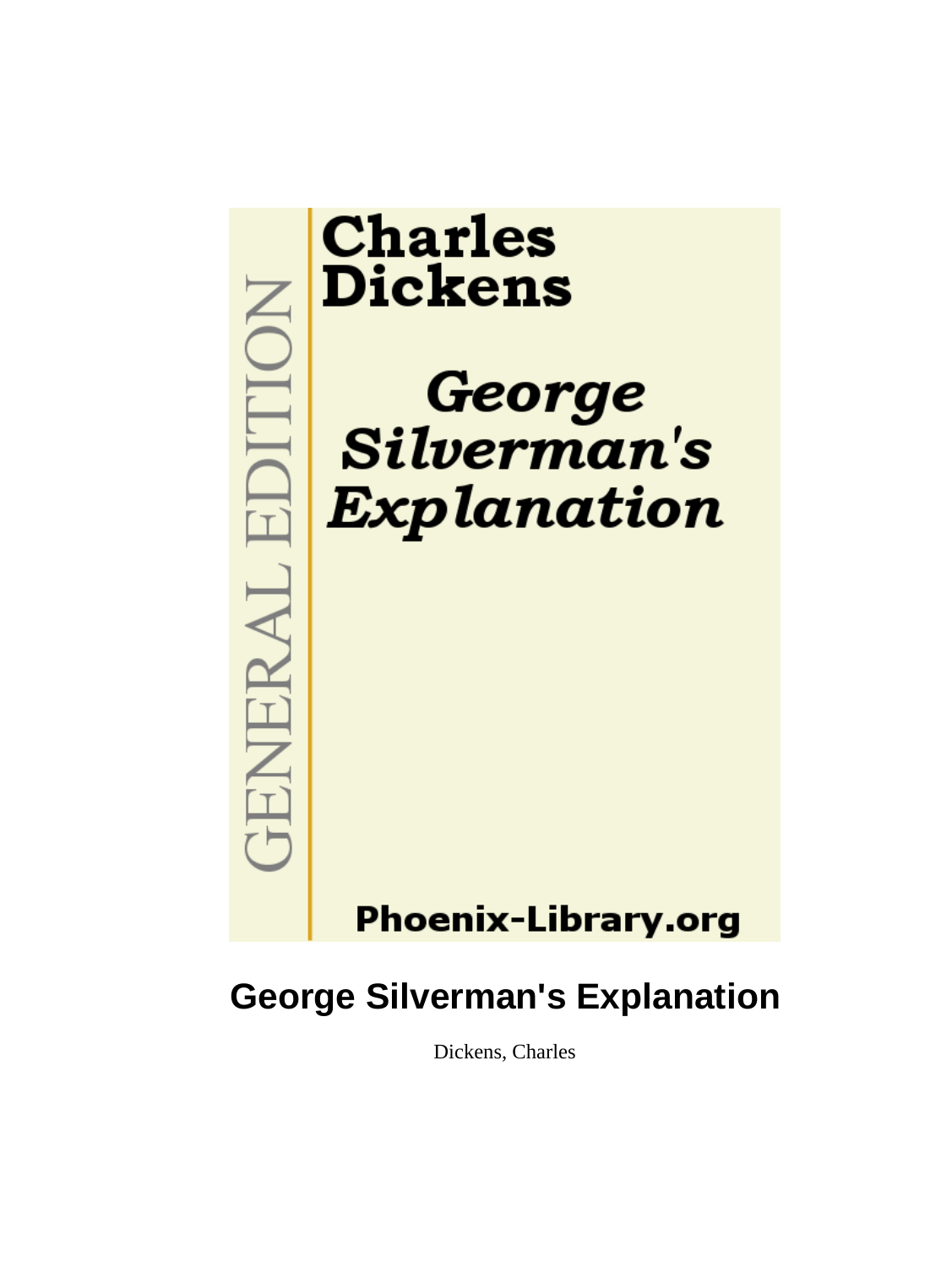[About Phoenix−Edition](#page-26-0) **[Copyright](#page-27-0)**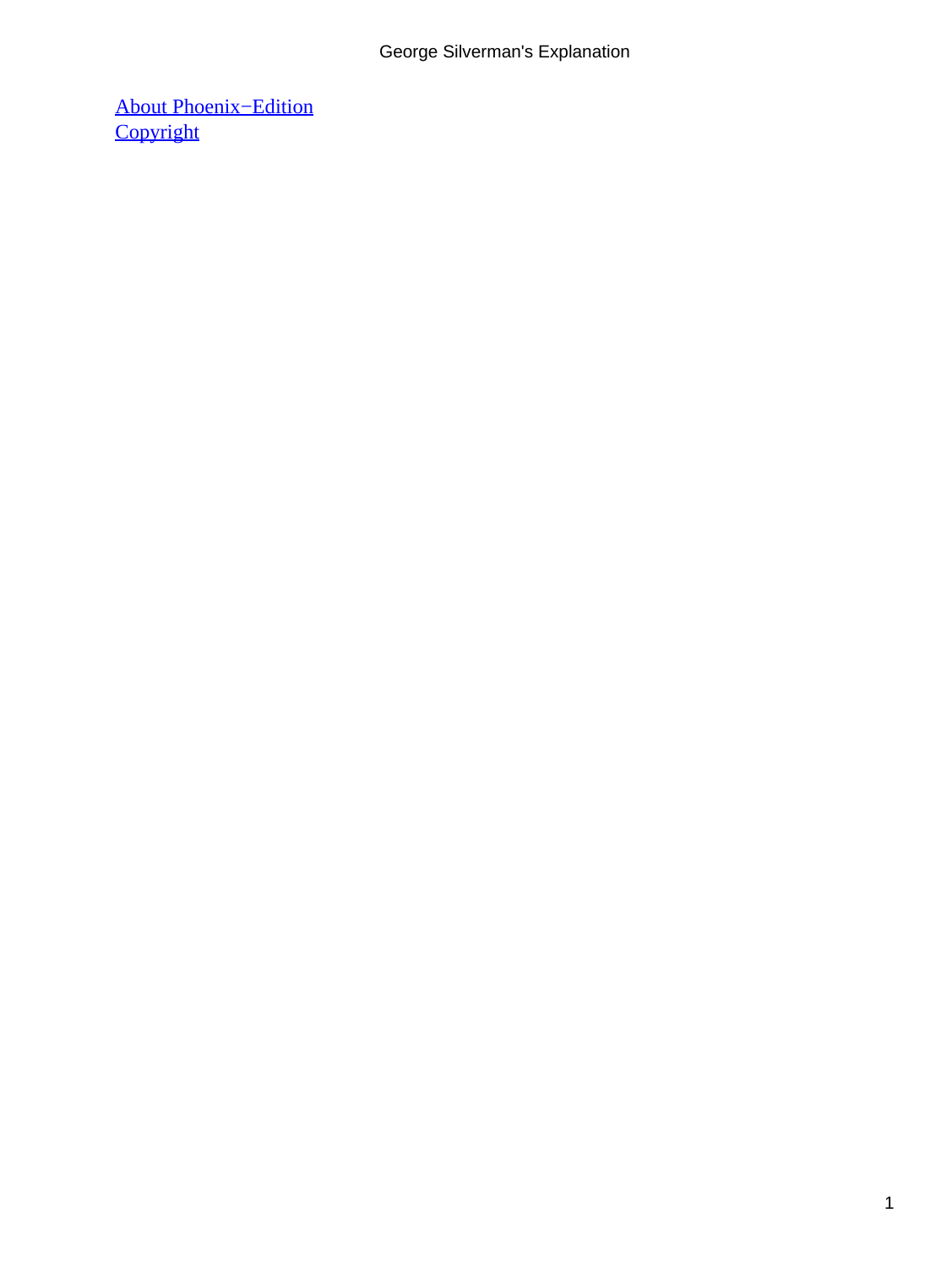### *G*EORGE SILVERMAN'S **EXPLANATION**

#### **FIRST CHAPTER**

IT happened in this wise −

 But, sitting with my pen in my hand looking at those words again, without descrying any hint in them of the words that should follow, it comes into my mind that they have an abrupt appearance. They may serve, however, if I let them remain, to suggest how very difficult I find it to begin to explain my explanation. An uncouth phrase: and yet I do not see my way to a better.

#### **SECOND CHAPTER**

IT happened in **THIS** wise −

 But, looking at those words, and comparing them with my former opening, I find they are the self−same words repeated. This is the more surprising to me, because I employ them in quite a new connection. For indeed I declare that my intention was to discard the commencement I first had in my thoughts, and to give the preference to another of an entirely different nature, dating my explanation from an anterior period of my life. I will make a third trial, without erasing this second failure, protesting that it is not my design to conceal any of my infirmities, whether they be of head or heart.

#### **THIRD CHAPTER**

 NOT as yet directly aiming at how it came to pass, I will come upon it by degrees. The natural manner, after all, for God knows that is how it came upon me.

 My parents were in a miserable condition of life, and my infant home was a cellar in Preston. I recollect the sound of father's Lancashire clogs on the street pavement above, as being different in my young hearing from the sound of all other clogs; and I recollect, that, when mother came down the cellar−steps, I used tremblingly to speculate on her feet having a good or an ill− tempered look, − on her knees, − on her waist, − until finally her face came into view, and settled the question. From this it will be seen that I was timid, and that the cellar−steps were steep, and that the doorway was very low.

 Mother had the gripe and clutch of poverty upon her face, upon her figure, and not least of all upon her voice. Her sharp and high− pitched words were squeezed out of her, as by the compression of bony fingers on a leathern bag; and she had a way of rolling her eyes about and about the cellar, as she scolded, that was gaunt and hungry. Father, with his shoulders rounded, would sit quiet on a three−legged stool, looking at the empty grate, until she would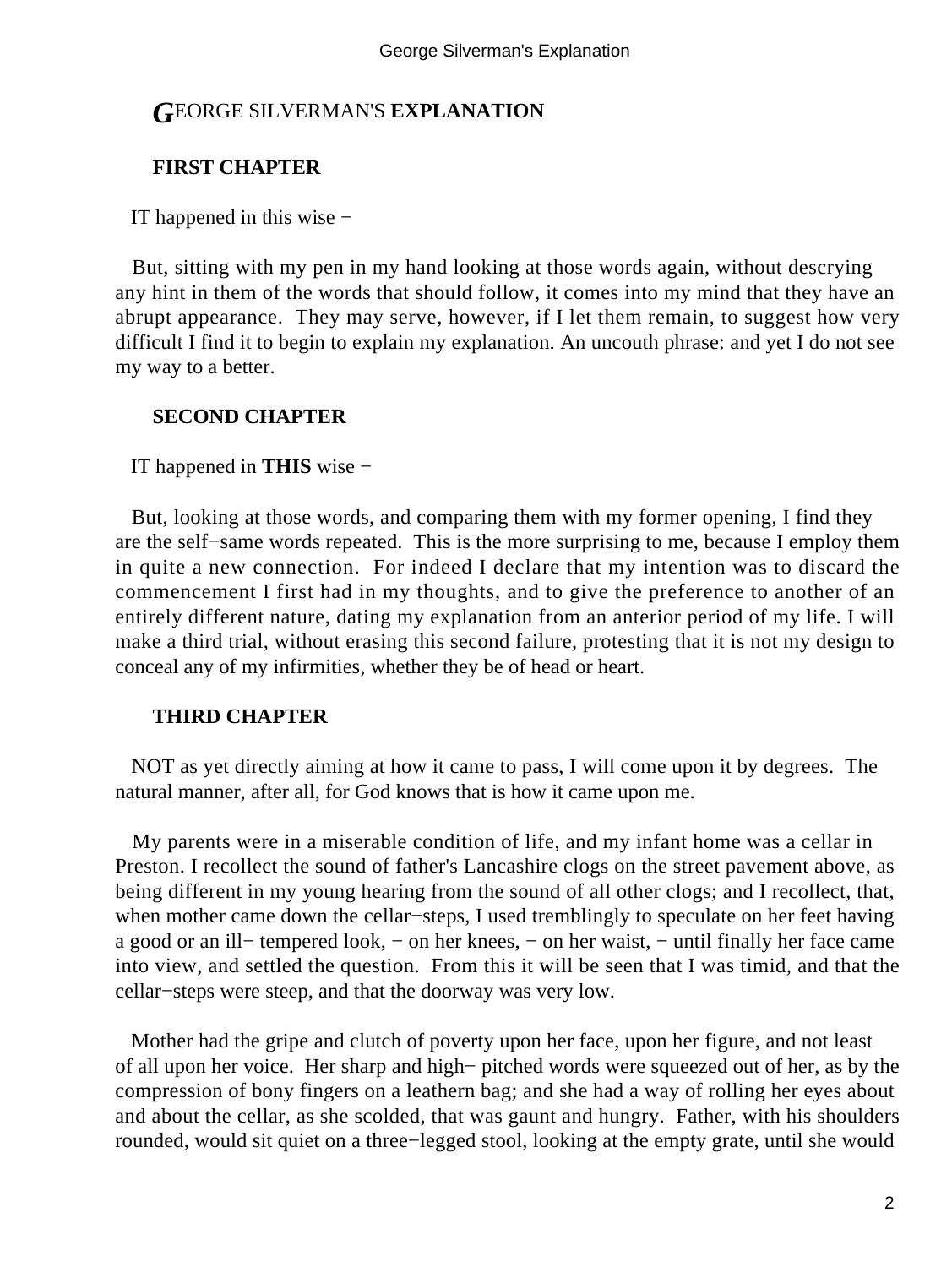pluck the stool from under him, and bid him go bring some money home. Then he would dismally ascend the steps; and I, holding my ragged shirt and trousers together with a hand (my only braces), would feint and dodge from mother's pursuing grasp at my hair.

 A worldly little devil was mother's usual name for me. Whether I cried for that I was in the dark, or for that it was cold, or for that I was hungry, or whether I squeezed myself into a warm corner when there was a fire, or ate voraciously when there was food, she would still say, 'O, you worldly little devil!' And the sting of it was, that I quite well knew myself to be a worldly little devil. Worldly as to wanting to be housed and warmed, worldly as to wanting to be fed, worldly as to the greed with which I inwardly compared how much I got of those good things with how much father and mother got, when, rarely, those good things were going.

 Sometimes they both went away seeking work; and then I would be locked up in the cellar for a day or two at a time. I was at my worldliest then. Left alone, I yielded myself up to a worldly yearning for enough of anything (except misery), and for the death of mother's father, who was a machine−maker at Birmingham, and on whose decease, I had heard mother say, she would come into a whole courtful of houses 'if she had her rights.' Worldly little devil, I would stand about, musingly fitting my cold bare feet into cracked bricks and crevices of the damp cellar−floor, − walking over my grandfather's body, so to speak, into the courtful of houses, and selling them for meat and drink, and clothes to wear.

 At last a change came down into our cellar. The universal change came down even as low as that, − so will it mount to any height on which a human creature can perch, − and brought other changes with it.

 We had a heap of I don't know what foul litter in the darkest corner, which we called 'the bed.' For three days mother lay upon it without getting up, and then began at times to laugh. If I had ever heard her laugh before, it had been so seldom that the strange sound frightened me. It frightened father too; and we took it by turns to give her water. Then she began to move her head from side to side, and sing. After that, she getting no better, father fell a−laughing and a−singing; and then there was only I to give them both water, and they both died.

#### **FOURTH CHAPTER**

**WHEN I** was lifted out of the cellar by two men, of whom one came peeping down alone first, and ran away and brought the other, I could hardly bear the light of the street. I was sitting in the road−way, blinking at it, and at a ring of people collected around me, but not close to me, when, true to my character of worldly little devil, I broke silence by saying, 'I am hungry and thirsty!'

'Does he know they are dead?' asked one of another.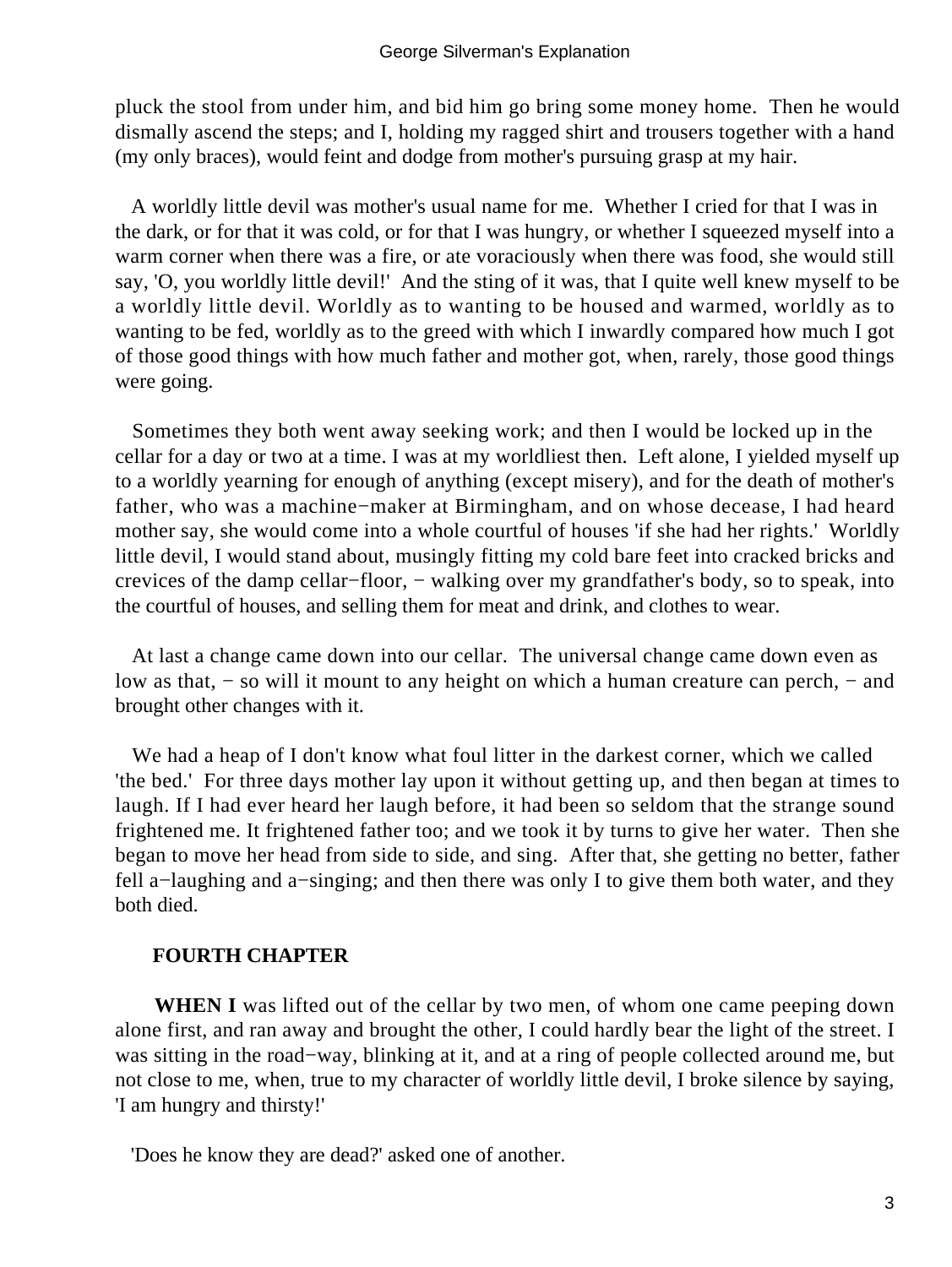'Do you know your father and mother are both dead of fever?' asked a third of me severely.

 'I don't know what it is to be dead. I supposed it meant that, when the cup rattled against their teeth, and the water spilt over them. I am hungry and thirsty.' That was all I had to say about it.

 The ring of people widened outward from the inner side as I looked around me; and I smelt vinegar, and what I know to be camphor, thrown in towards where I sat. Presently some one put a great vessel of smoking vinegar on the ground near me; and then they all looked at me in silent horror as I ate and drank of what was brought for me. I knew at the time they had a horror of me, but I couldn't help it.

 I was still eating and drinking, and a murmur of discussion had begun to arise respecting what was to be done with me next, when I heard a cracked voice somewhere in the ring say, 'My name is Hawkyard, Mr. Verity Hawkyard, of West Bromwich.' Then the ring split in one place; and a yellow−faced, peak−nosed gentleman, clad all in iron−gray to his gaiters, pressed forward with a policeman and another official of some sort. He came forward close to the vessel of smoking vinegar; from which he sprinkled himself carefully, and me copiously.

 'He had a grandfather at Birmingham, this young boy, who is just dead too,' said Mr. Hawkyard.

I turned my eyes upon the speaker, and said in a ravening manner, 'Where's his houses?'

 'Hah! Horrible worldliness on the edge of the grave,' said Mr. Hawkyard, casting more of the vinegar over me, as if to get my devil out of me. 'I have undertaken a slight − a very slight − trust in behalf of this boy; quite a voluntary trust: a matter of mere honour, if not of mere sentiment: still I have taken it upon myself, and it shall be (O, yes, it shall be!) discharged.'

 The bystanders seemed to form an opinion of this gentleman much more favourable than their opinion of me.

 'He shall be taught,' said Mr. Hawkyard, '(O, yes, he shall be taught!) but what is to be done with him for the present? He may be infected. He may disseminate infection.' The ring widened considerably. 'What is to be done with him?'

 He held some talk with the two officials. I could distinguish no word save 'Farm−house.' There was another sound several times repeated, which was wholly meaningless in my ears then, but which I knew afterwards to be 'Hoghton Towers.'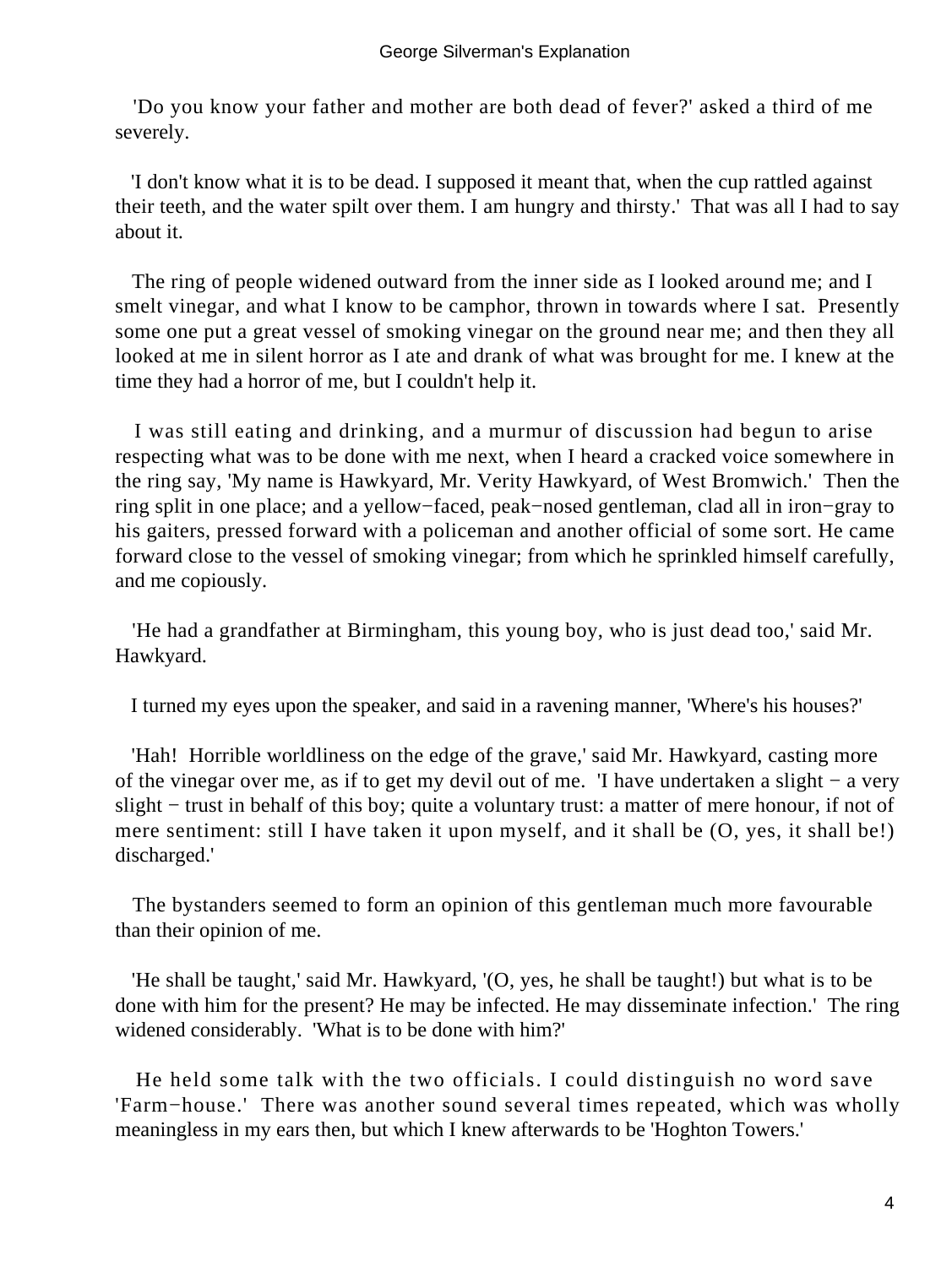'Yes,' said Mr. Hawkyard. 'I think that sounds promising; I think that sounds hopeful. And he can be put by himself in a ward, for a night or two, you say?'

 It seemed to be the police−officer who had said so; for it was he who replied, Yes! It was he, too, who finally took me by the arm, and walked me before him through the streets, into a whitewashed room in a bare building, where I had a chair to sit in, a table to sit at, an iron bedstead and good mattress to lie upon, and a rug and blanket to cover me. Where I had enough to eat too, and was shown how to clean the tin porringer in which it was conveyed to me, until it was as good as a looking−glass. Here, likewise, I was put in a bath, and had new clothes brought to me; and my old rags were burnt, and I was camphored and vinegared and disinfected in a variety of ways.

When all this was done, − I don't know in how many days or how few, but it matters not, − Mr. Hawkyard stepped in at the door, remaining close to it, and said, 'Go and stand against the opposite wall, George Silverman. As far off as you can. That'll do. How do you feel?'

 I told him that I didn't feel cold, and didn't feel hungry, and didn't feel thirsty. That was the whole round of human feelings, as far as I knew, except the pain of being beaten.

 'Well,' said he, 'you are going, George, to a healthy farm−house to be purified. Keep in the air there as much as you can. Live an out−of−door life there, until you are fetched away. You had better not say much − in fact, you had better be very careful not to say anything − about what your parents died of, or they might not like to take you in. Behave well, and I'll put you to school; O, yes! I'll put you to school, though I'm not obligated to do it. I am a servant of the Lord, George; and I have been a good servant to him, I have, these five−and−thirty years. The Lord has had a good servant in me, and he knows it.'

What I then supposed him to mean by this, I cannot imagine. As little do I know when I began to comprehend that he was a prominent member of some obscure denomination or congregation, every member of which held forth to the rest when so inclined, and among whom he was called Brother Hawkyard. It was enough for me to know, on that day in the ward, that the farmer's cart was waiting for me at the street corner. I was not slow to get into it; for it was the first ride I ever had in my life.

 It made me sleepy, and I slept. First, I stared at Preston streets as long as they lasted; and, meanwhile, I may have had some small dumb wondering within me whereabouts our cellar was; but I doubt it. Such a worldly little devil was I, that I took no thought who would bury father and mother, or where they would be buried, or when. The question whether the eating and drinking by day, and the covering by night, would be as good at the farm−house as at the ward superseded those questions.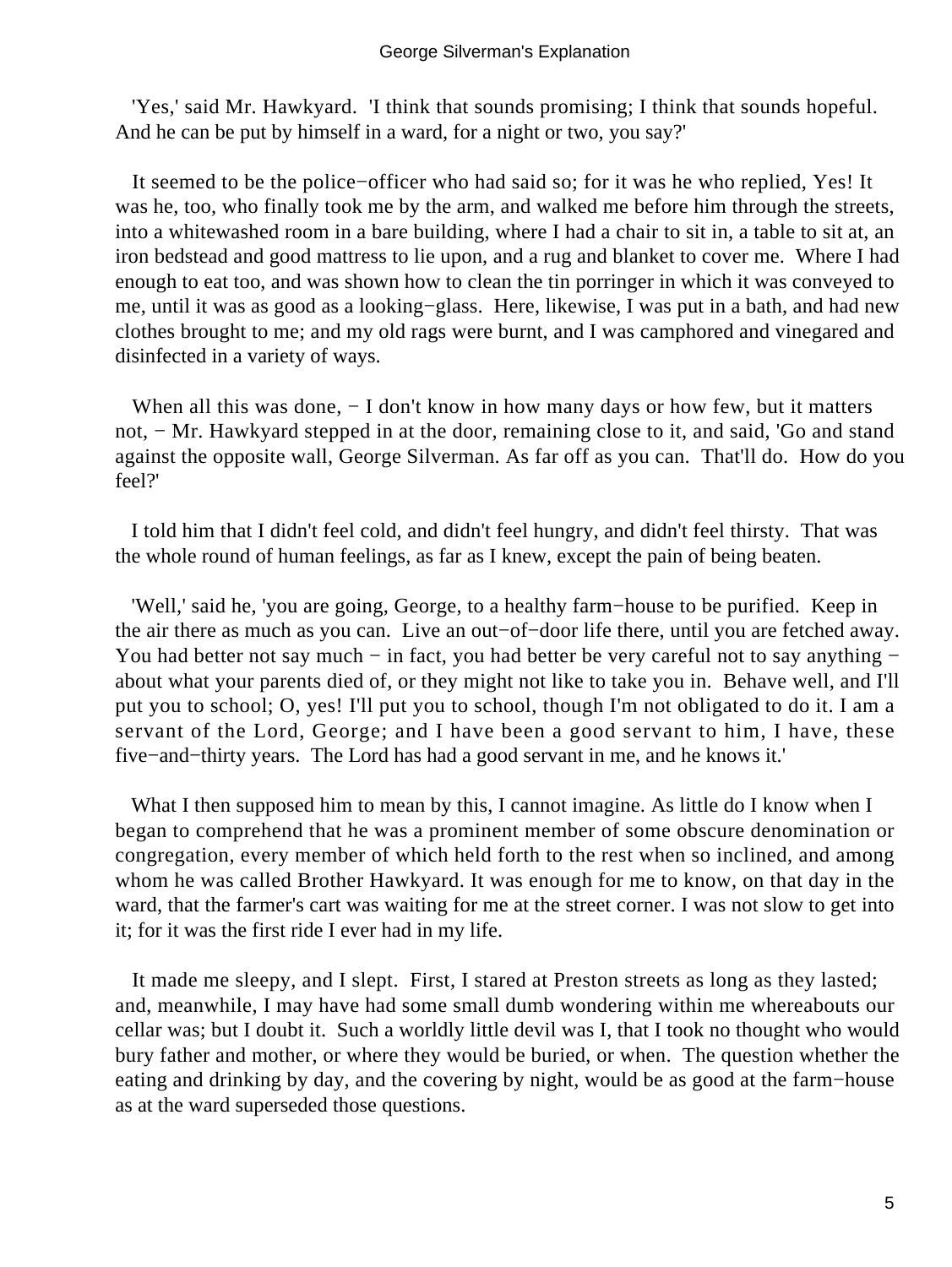The jolting of the cart on a loose stony road awoke me; and I found that we were mounting a steep hill, where the road was a rutty by− road through a field. And so, by fragments of an ancient terrace, and by some rugged outbuildings that had once been fortified, and passing under a ruined gateway we came to the old farm−house in the thick stone wall outside the old quadrangle of Hoghton Towers: which I looked at like a stupid savage, seeing no specially in, seeing no antiquity in; assuming all farm−houses to resemble it; assigning the decay I noticed to the one potent cause of all ruin that I knew, − poverty; eyeing the pigeons in their flights, the cattle in their stalls, the ducks in the pond, and the fowls pecking about the yard, with a hungry hope that plenty of them might be killed for dinner while I stayed there; wondering whether the scrubbed dairy vessels, drying in the sunlight, could be goodly porringers out of which the master ate his belly−filling food, and which he polished when he had done, according to my ward experience; shrinkingly doubtful whether the shadows, passing over that airy height on the bright spring day, were not something in the nature of frowns, − sordid, afraid, unadmiring, − a small brute to shudder at.

 To that time I had never had the faintest impression of duty. I had had no knowledge whatever that there was anything lovely in this life. When I had occasionally slunk up the cellar−steps into the street, and glared in at shop−windows, I had done so with no higher feelings than we may suppose to animate a mangy young dog or wolf−cub. It is equally the fact that I had never been alone, in the sense of holding unselfish converse with myself. I had been solitary often enough, but nothing better.

 Such was my condition when I sat down to my dinner that day, in the kitchen of the old farm−house. Such was my condition when I lay on my bed in the old farm−house that night, stretched out opposite the narrow mullioned window, in the cold light of the moon, like a young vampire.

#### **FIFTH CHAPTER**

**WHAT** do I know of Hoghton Towers? Very little; for I have been gratefully unwilling to disturb my first impressions. A house, centuries old, on high ground a mile or so removed from the road between Preston and Blackburn, where the first James of England, in his hurry to make money by making baronets, perhaps made some of those remunerative dignitaries. A house, centuries old, deserted and falling to pieces, its woods and gardens long since grass−land or ploughed up, the Rivers Ribble and Darwen glancing below it, and a vague haze of smoke, against which not even the supernatural prescience of the first Stuart could foresee a counter−blast, hinting at steam−power, powerful in two distances.

 What did I know then of Hoghton Towers? When I first peeped in at the gate of the lifeless quadrangle, and started from the mouldering statue becoming visible to me like its guardian ghost; when I stole round by the back of the farm−house, and got in among the ancient rooms, many of them with their floors and ceilings falling, the beams and rafters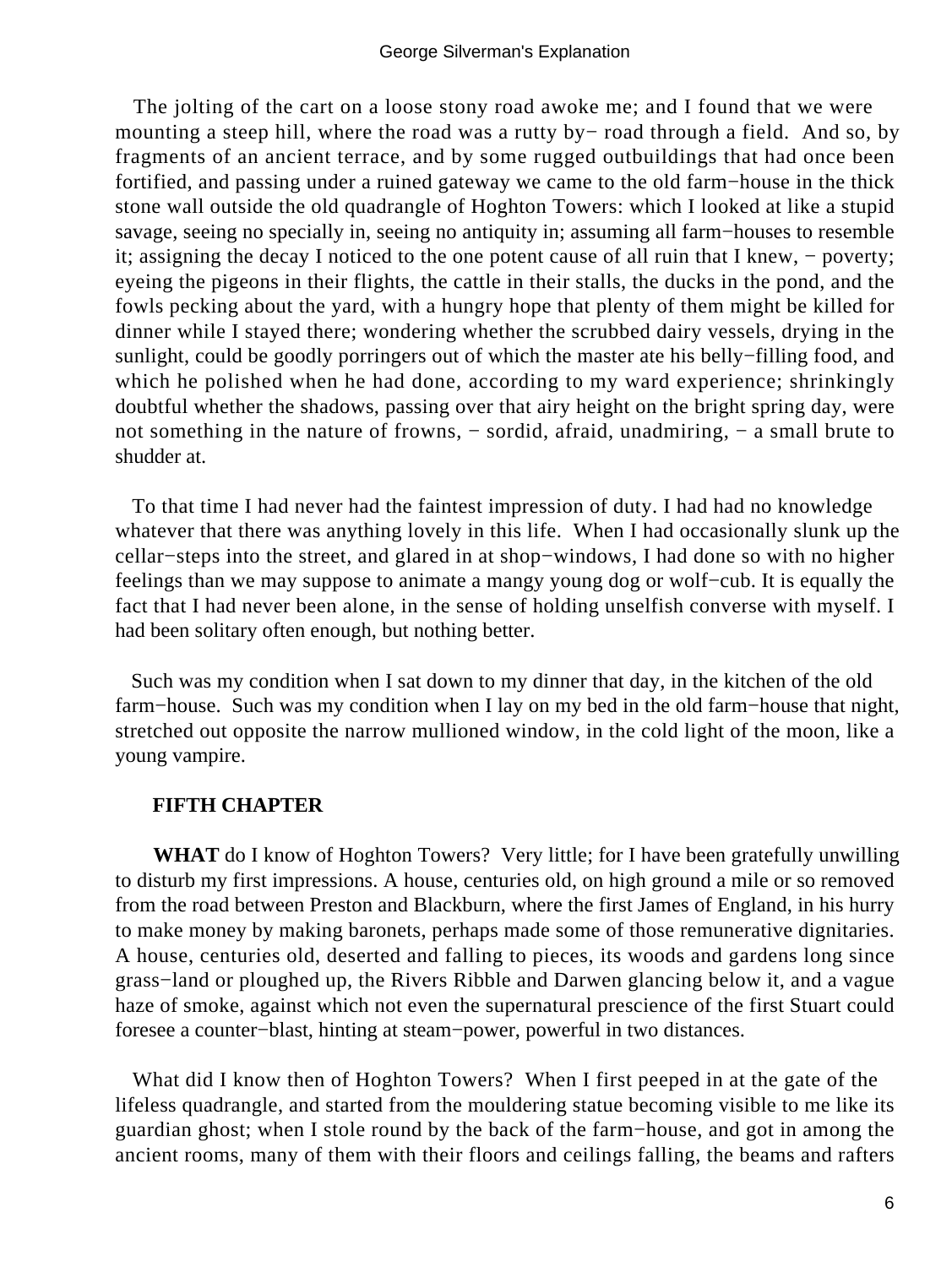hanging dangerously down, the plaster dropping as I trod, the oaken panels stripped away, the windows half walled up, half broken; when I discovered a gallery commanding the old kitchen, and looked down between balustrades upon a massive old table and benches, fearing to see I know not what dead−alive creatures come in and seat themselves, and look up with I know not what dreadful eyes, or lack of eyes, at me; when all over the house I was awed by gaps and chinks where the sky stared sorrowfully at me, where the birds passed, and the ivy rustled, and the stains of winter weather blotched the rotten floors; when down at the bottom of dark pits of staircase, into which the stairs had sunk, green leaves trembled, butterflies fluttered, and bees hummed in and out through the broken door−ways; when encircling the whole ruin were sweet scents, and sights of fresh green growth, and ever–renewing life, that I had never dreamed of, − I say, when I passed into such clouded perception of these things as my dark soul could compass, what did I know then of Hoghton Towers?

 I have written that the sky stared sorrowfully at me. Therein have I anticipated the answer. I knew that all these things looked sorrowfully at me; that they seemed to sigh or whisper, not without pity for me, 'Alas! poor worldly little devil!'

 There were two or three rats at the bottom of one of the smaller pits of broken staircase when I craned over and looked in. They were scuffling for some prey that was there; and, when they started and hid themselves close together in the dark, I thought of the old life (it had grown old already) in the cellar.

 How not to be this worldly little devil? how not to have a repugnance towards myself as I had towards the rats? I hid in a corner of one of the smaller chambers, frightened at myself, and crying (it was the first time I had ever cried for any cause not purely physical), and I tried to think about it. One of the farm− ploughs came into my range of view just then; and it seemed to help me as it went on with its two horses up and down the field so peacefully and quietly.

 There was a girl of about my own age in the farm−house family, and she sat opposite to me at the narrow table at meal−times. It had come into my mind, at our first dinner, that she might take the fever from me. The thought had not disquieted me then. I had only speculated how she would look under the altered circumstances, and whether she would die. But it came into my mind now, that I might try to prevent her taking the fever by keeping away from her. I knew I should have but scrambling board if I did; so much the less worldly and less devilish the deed would be, I thought.

 From that hour, I withdrew myself at early morning into secret corners of the ruined house, and remained hidden there until she went to bed. At first, when meals were ready, I used to hear them calling me; and then my resolution weakened. But I strengthened it again by going farther off into the ruin, and getting out of hearing. I often watched for her at the dim windows; and, when I saw that she was fresh and rosy, felt much happier.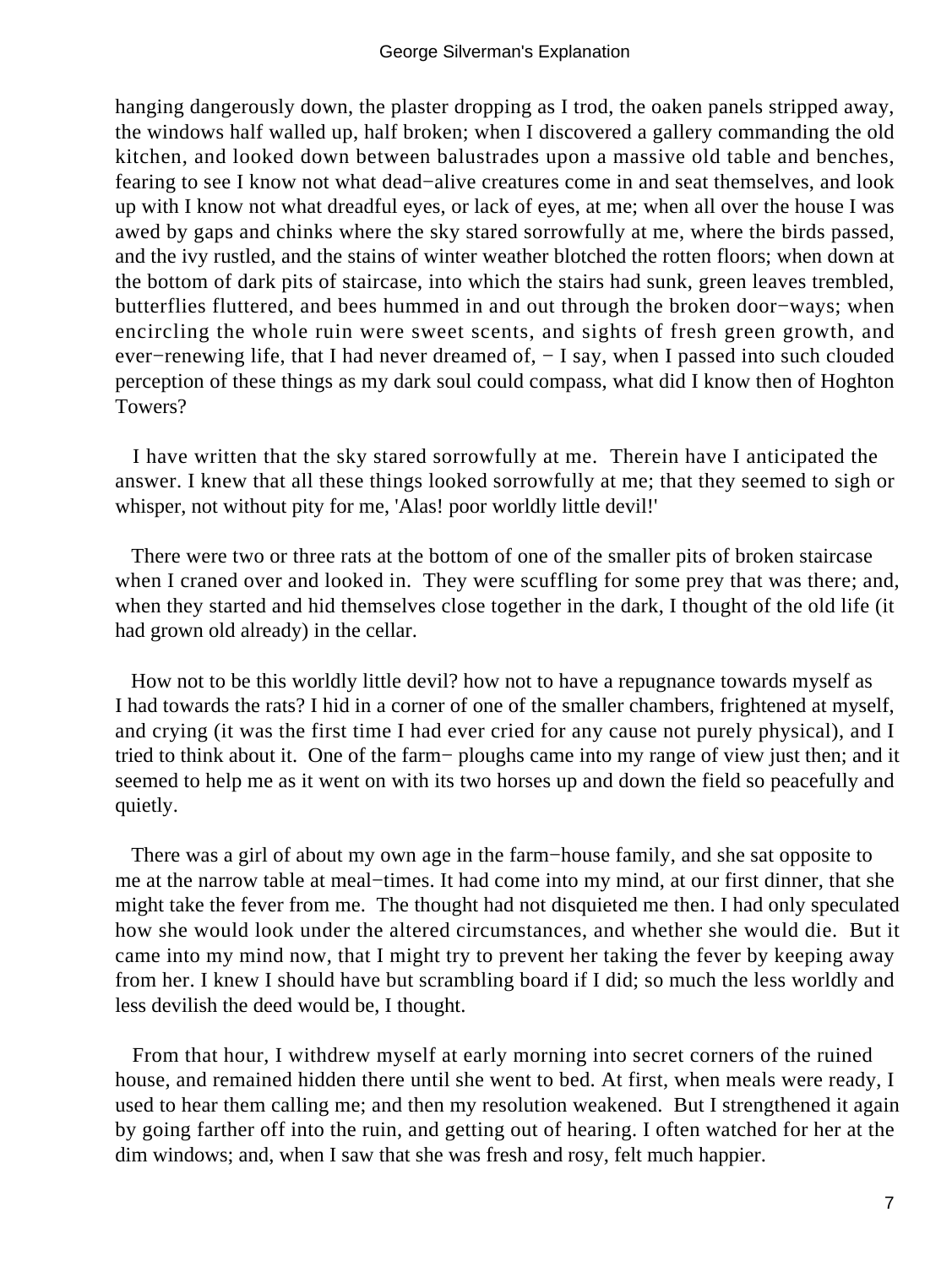Out of this holding her in my thoughts, to the humanising of myself, I suppose some childish love arose within me. I felt, in some sort, dignified by the pride of protecting her, − by the pride of making the sacrifice for her. As my heart swelled with that new feeling, it insensibly softened about mother and father. It seemed to have been frozen before, and now to be thawed. The old ruin and all the lovely things that haunted it were not sorrowful for me only, but sorrowful for mother and father as well. Therefore did I cry again, and often too.

 The farm−house family conceived me to be of a morose temper, and were very short with me; though they never stinted me in such broken fare as was to be got out of regular hours. One night when I lifted the kitchen latch at my usual time, Sylvia (that was her pretty name) had but just gone out of the room. Seeing her ascending the opposite stairs, I stood still at the door. She had heard the clink of the latch, and looked round.

 'George,' she called to me in a pleased voice, 'to−morrow is my birthday; and we are to have a fiddler, and there's a party of boys and girls coming in a cart, and we shall dance. I invite you. Be sociable for once, George.'

'I am very sorry, miss,' I answered; 'but I − but, no; I can't come.'

 'You are a disagreeable, ill−humoured lad,' she returned disdainfully; 'and I ought not to have asked you. I shall never speak to you again.'

 As I stood with my eyes fixed on the fire, after she was gone, I felt that the farmer bent his brows upon me.

 'Eh, lad!' said he; 'Sylvy's right. You're as moody and broody a lad as never I set eyes on yet.'

 I tried to assure him that I meant no harm; but he only said coldly, 'Maybe not, maybe not! There, get thy supper, get thy supper; and then thou canst sulk to thy heart's content again.'

 Ah! if they could have seen me next day, in the ruin, watching for the arrival of the cart full of merry young guests; if they could have seen me at night, gliding out from behind the ghostly statue, listening to the music and the fall of dancing feet, and watching the lighted farm−house windows from the quadrangle when all the ruin was dark; if they could have read my heart, as I crept up to bed by the back way, comforting myself with the reflection, 'They will take no hurt from me,' − they would not have thought mine a morose or an unsocial nature.

 It was in these ways that I began to form a shy disposition; to be of a timidly silent character under misconstruction; to have an inexpressible, perhaps a morbid, dread of ever being sordid or worldly. It was in these ways that my nature came to shape itself to such a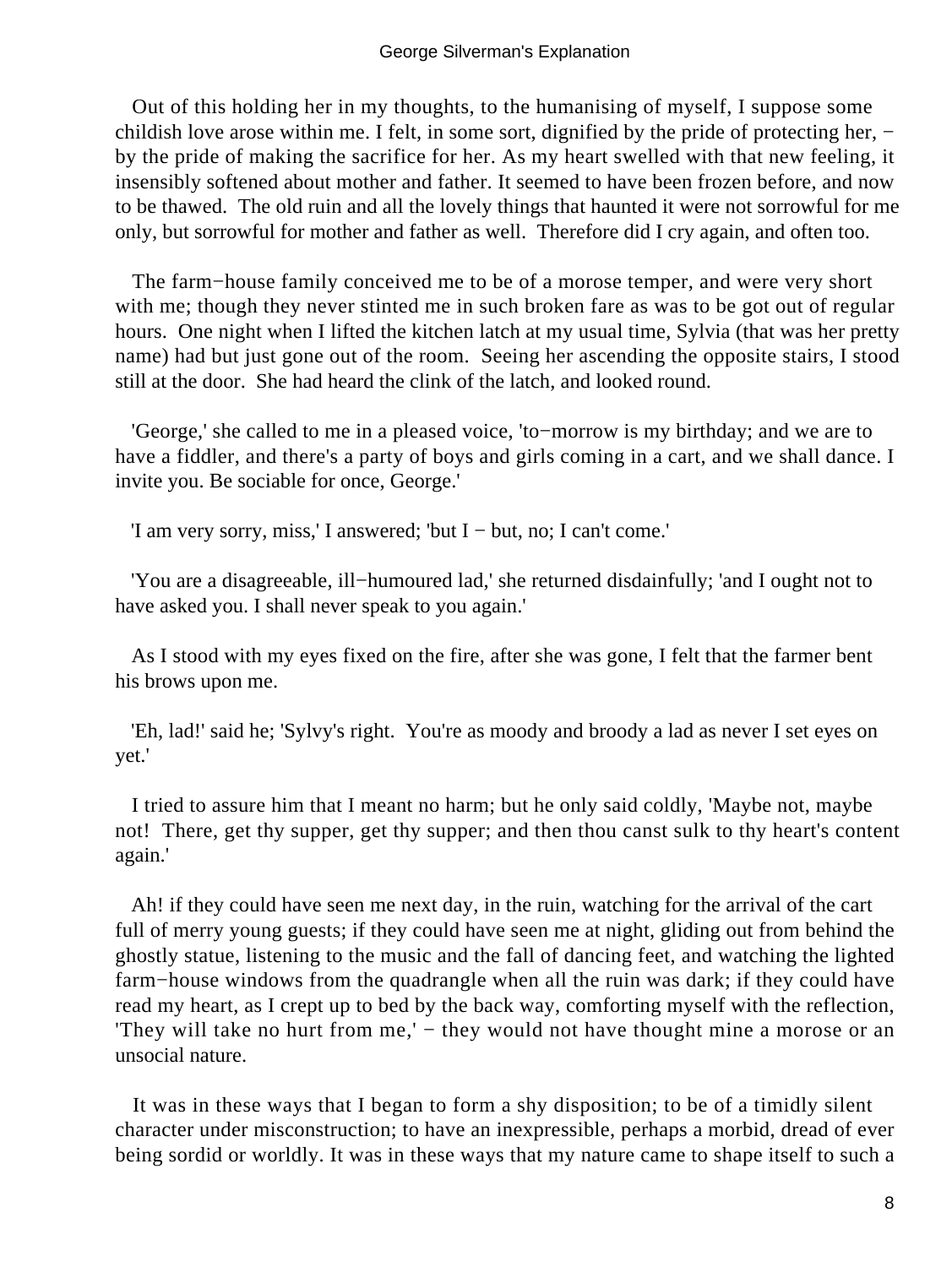mould, even before it was affected by the influences of the studious and retired life of a poor scholar.

#### **SIXTH CHAPTER**

**BROTHER HAWKYARD** (as he insisted on my calling him) put me to school, and told me to work my way. 'You are all right, George,' he said. 'I have been the best servant the Lord has had in his service for this five−and−thirty year (O, I have!); and he knows the value of such a servant as I have been to him (O, yes, he does!); and he'll prosper your schooling as a part of my reward. That's what HE'll do, George. He'll do it for me.'

 From the first I could not like this familiar knowledge of the ways of the sublime, inscrutable Almighty, on Brother Hawkyard's part. As I grew a little wiser, and still a little wiser, I liked it less and less. His manner, too, of confirming himself in a parenthesis, – as if, knowing himself, he doubted his own word, − I found distasteful. I cannot tell how much these dislikes cost me; for I had a dread that they were worldly.

 As time went on, I became a Foundation−boy on a good foundation, and I cost Brother Hawkyard nothing. When I had worked my way so far, I worked yet harder, in the hope of ultimately getting a presentation to college and a fellowship. My health has never been strong (some vapour from the Preston cellar cleaves to me, I think); and what with much work and some weakness, I came again to be regarded − that is, by my fellow−students − as unsocial.

 All through my time as a foundation−boy, I was within a few miles of Brother Hawkyard's congregation; and whenever I was what we called a leave−boy on a Sunday, I went over there at his desire. Before the knowledge became forced upon me that outside their place of meeting these brothers and sisters were no better than the rest of the human family, but on the whole were, to put the case mildly, as bad as most, in respect of giving short weight in their shops, and not speaking the truth,  $- I$  say, before this knowledge became forced upon me, their prolix addresses, their inordinate conceit, their daring ignorance, their investment of the Supreme Ruler of heaven and earth with their own miserable meannesses and littlenesses, greatly shocked me. Still, as their term for the frame of mind that could not perceive them to be in an exalted state of grace was the 'worldly' state, I did for a time suffer tortures under my inquiries of myself whether that young worldly− devilish spirit of mine could secretly be lingering at the bottom of my non−appreciation.

 Brother Hawkyard was the popular expounder in this assembly, and generally occupied the platform (there was a little platform with a table on it, in lieu of a pulpit) first, on a Sunday afternoon. He was by trade a drysalter. Brother Gimblet, an elderly man with a crabbed face, a large dog's−eared shirt−collar, and a spotted blue neckerchief reaching up behind to the crown of his head, was also a drysalter and an expounder. Brother Gimblet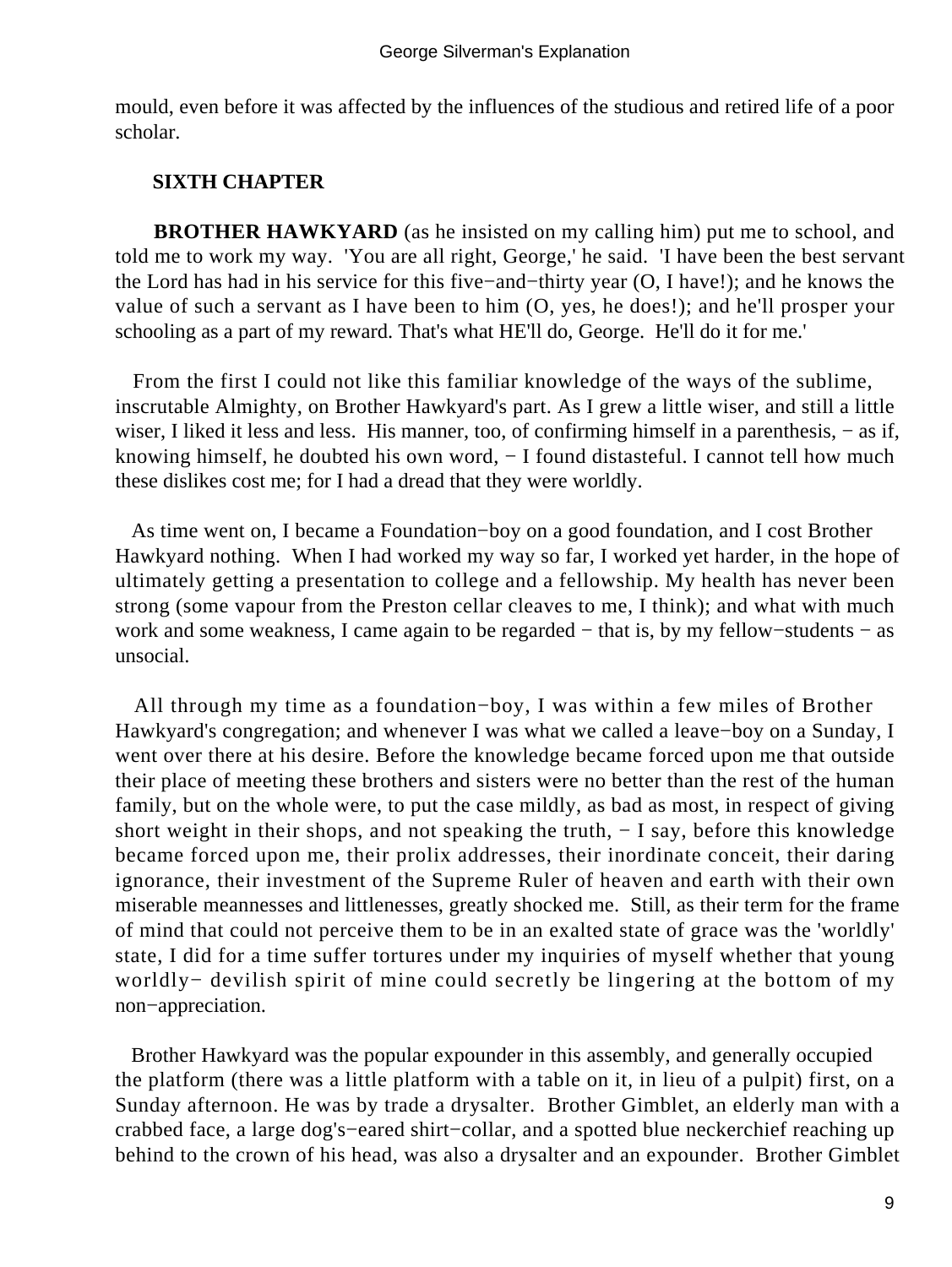professed the greatest admiration for Brother Hawkyard, but (I had thought more than once) bore him a jealous grudge.

 Let whosoever may peruse these lines kindly take the pains here to read twice my solemn pledge, that what I write of the language and customs of the congregation in question I write scrupulously, literally, exactly, from the life and the truth.

 On the first Sunday after I had won what I had so long tried for, and when it was certain that I was going up to college, Brother Hawkyard concluded a long exhortation thus:

 'Well, my friends and fellow−sinners, now I told you when I began, that I didn't know a word of what I was going to say to you (and no, I did not!), but that it was all one to me, because I knew the Lord would put into my mouth the words I wanted.'

('That's it!' from Brother Gimblet.)

'And he did put into my mouth the words I wanted.'

('So he did!' from Brother Gimblet.)

'And why?'

('Ah, let's have that!' from Brother Gimblet.)

 'Because I have been his faithful servant for five−and−thirty years, and because he knows it. For five−and−thirty years! And he knows it, mind you! I got those words that I wanted on account of my wages. I got 'em from the Lord, my fellow−sinners. Down! I said, «Here's a heap of wages due; let us have something down, on account.» And I got it down, and I paid it over to you; and you won't wrap it up in a napkin, nor yet in a towel, nor yet pocketankercher, but you'll put it out at good interest. Very well. Now, my brothers and sisters and fellow−sinners, I am going to conclude with a question, and I'll make it so plain (with the help of the Lord, after five−and−thirty years, I should rather hope!) as that the Devil shall not be able to confuse it in your heads, – which he would be overjoyed to do.'

('Just his way. Crafty old blackguard!' from Brother Gimblet.)

'And the question is this, Are the angels learned?'

('Not they. Not a bit on it!' from Brother Gimblet, with the greatest confidence.)

 'Not they. And where's the proof? sent ready−made by the hand of the Lord. Why, there's one among us here now, that has got all the learning that can be crammed into him. I got him all the learning that could be crammed into him. His grandfather' (this I had never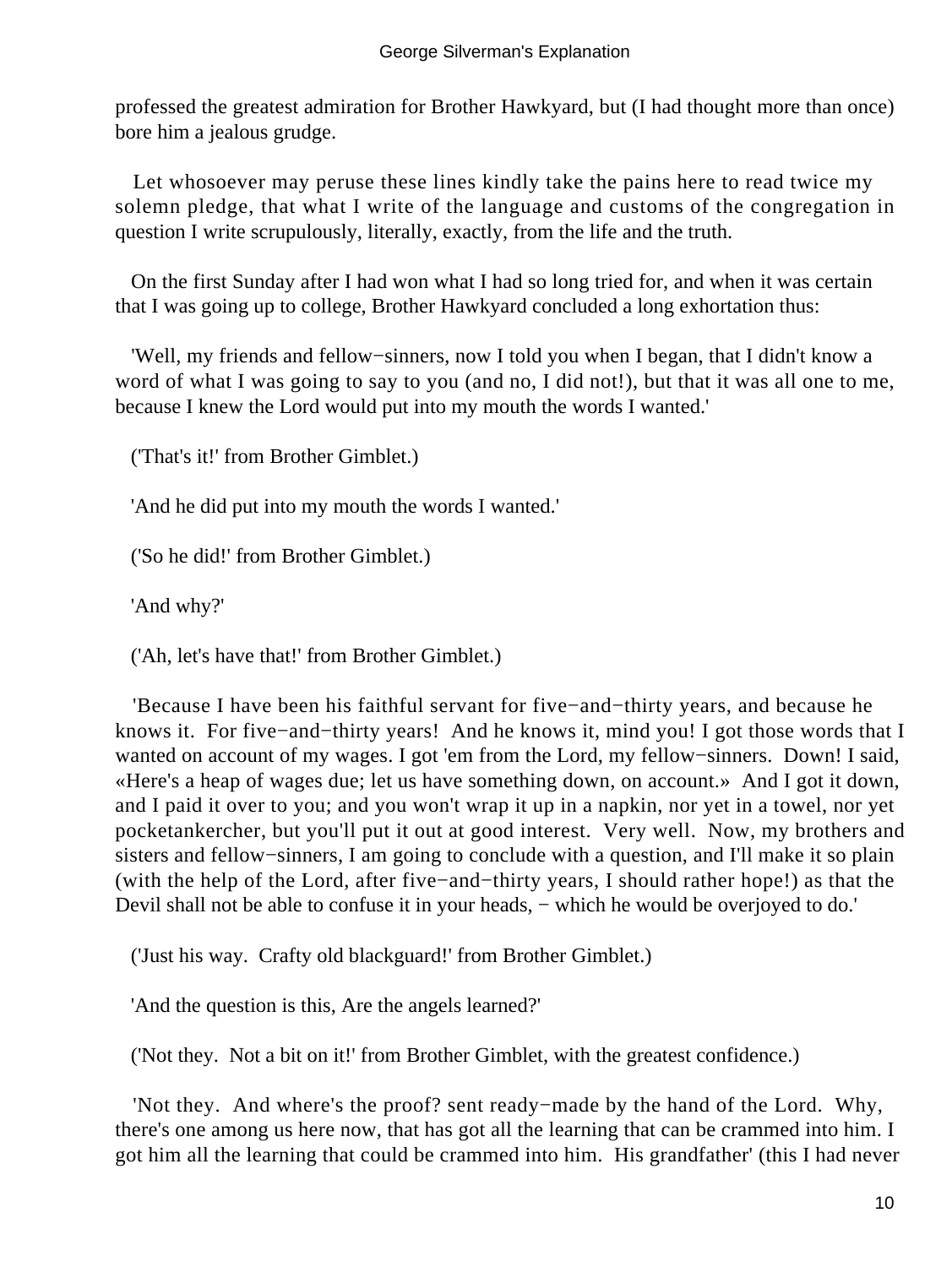heard before) 'was a brother of ours. He was Brother Parksop. That's what he was. Parksop; Brother Parksop. His worldly name was Parksop, and he was a brother of this brotherhood. Then wasn't he Brother Parksop?'

#### ('Must be. Couldn't help hisself!' from Brother Gimblet.)

 'Well, he left that one now here present among us to the care of a brother−sinner of his (and that brother−sinner, mind you, was a sinner of a bigger size in his time than any of you; praise the Lord!), Brother Hawkyard. Me. I got him without fee or reward, − without a morsel of myrrh, or frankincense, nor yet amber, letting alone the honeycomb, − all the learning that could be crammed into him. Has it brought him into our temple, in the spirit? No. Have we had any ignorant brothers and sisters that didn't know round O from crooked S, come in among us meanwhile? Many. Then the angels are NOT learned; then they don't so much as know their alphabet. And now, my friends and fellow−sinners, having brought it to that, perhaps some brother present − perhaps you, Brother Gimblet − will pray a bit for us?'

 Brother Gimblet undertook the sacred function, after having drawn his sleeve across his mouth, and muttered, 'Well! I don't know as I see my way to hitting any of you quite in the right place neither.' He said this with a dark smile, and then began to bellow. What we were specially to be preserved from, according to his solicitations, was, despoilment of the orphan, suppression of testamentary intentions on the part of a father or (say) grandfather, appropriation of the orphan's house−property, feigning to give in charity to the wronged one from whom we withheld his due; and that class of sins. He ended with the petition, 'Give us peace!' which, speaking for myself, was very much needed after twenty minutes of his bellowing.

 Even though I had not seen him when he rose from his knees, steaming with perspiration, glance at Brother Hawkyard, and even though I had not heard Brother Hawkyard's tone of congratulating him on the vigour with which he had roared, I should have detected a malicious application in this prayer. Unformed suspicions to a similar effect had sometimes passed through my mind in my earlier school−days, and had always caused me great distress; for they were worldly in their nature, and wide, very wide, of the spirit that had drawn me from Sylvia. They were sordid suspicions, without a shadow of proof. They were worthy to have originated in the unwholesome cellar. They were not only without proof, but against proof; for was I not myself a living proof of what Brother Hawkyard had done? and without him, how should I ever have seen the sky look sorrowfully down upon that wretched boy at Hoghton Towers?

 Although the dread of a relapse into a stage of savage selfishness was less strong upon me as I approached manhood, and could act in an increased degree for myself, yet I was always on my guard against any tendency to such relapse. After getting these suspicions under my feet, I had been troubled by not being able to like Brother Hawkyard's manner, or his professed religion. So it came about, that, as I walked back that Sunday evening, I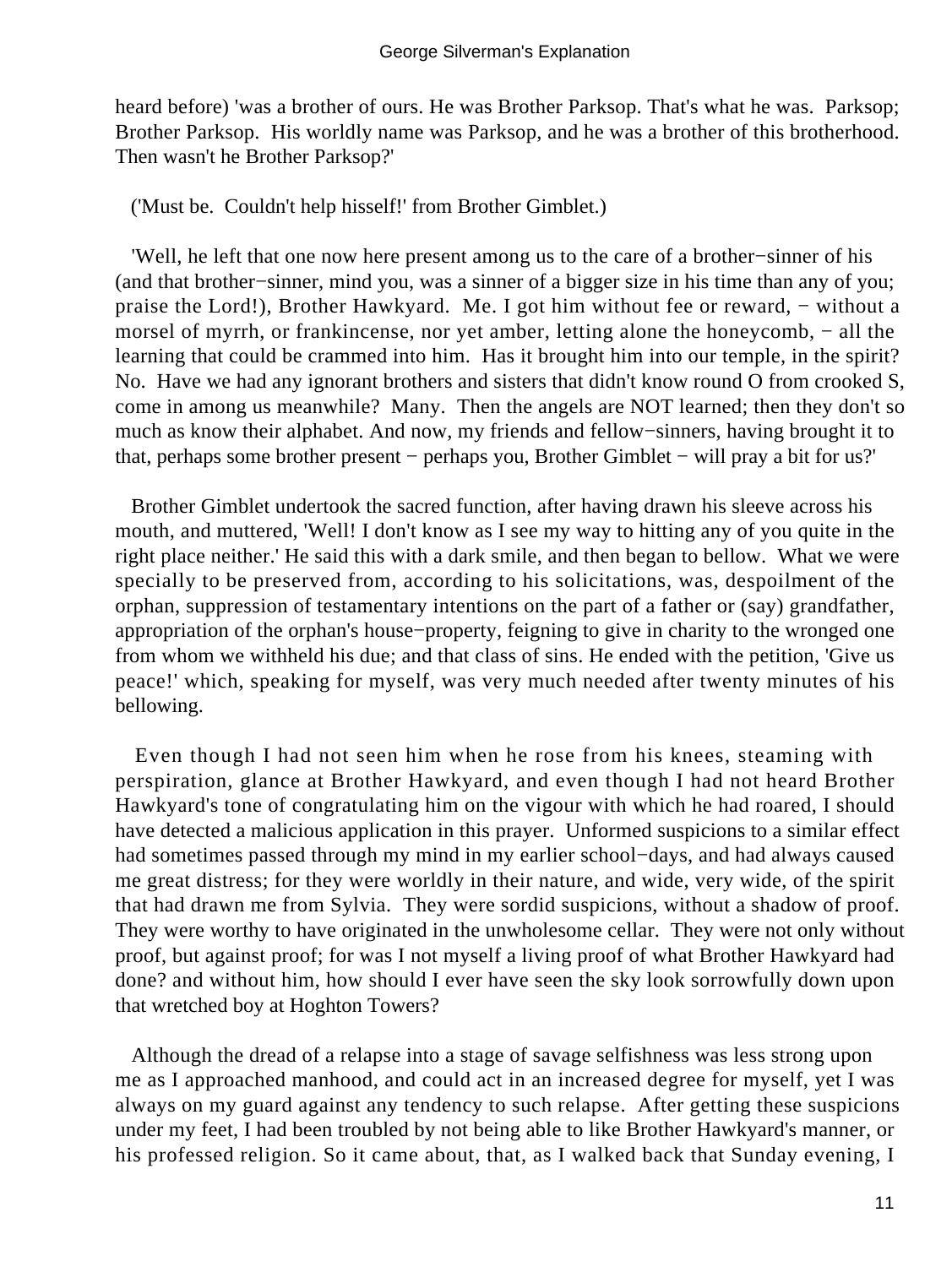thought it would be an act of reparation for any such injury my struggling thoughts had unwillingly done him, if I wrote, and placed in his hands, before going to college, a full acknowledgment of his goodness to me, and an ample tribute of thanks. It might serve as an implied vindication of him against any dark scandal from a rival brother and expounder, or from any other quarter.

 Accordingly, I wrote the document with much care. I may add with much feeling too; for it affected me as I went on. Having no set studies to pursue, in the brief interval between leaving the Foundation and going to Cambridge, I determined to walk out to his place of business, and give it into his own hands.

 It was a winter afternoon, when I tapped at the door of his little counting−house, which was at the farther end of his long, low shop. As I did so (having entered by the back yard, where casks and boxes were taken in, and where there was the inscription, 'Private way to the counting−house'), a shopman called to me from the counter that he was engaged.

'Brother Gimblet' (said the shopman, who was one of the brotherhood) 'is with him.'

 I thought this all the better for my purpose, and made bold to tap again. They were talking in a low tone, and money was passing; for I heard it being counted out.

'Who is it?' asked Brother Hawkyard, sharply.

'George Silverman,' I answered, holding the door open. 'May I come in?'

 Both brothers seemed so astounded to see me that I felt shyer than usual. But they looked quite cadaverous in the early gaslight, and perhaps that accidental circumstance exaggerated the expression of their faces.

'What is the matter?' asked Brother Hawkyard.

'Ay! what is the matter?' asked Brother Gimblet.

 'Nothing at all,' I said, diffidently producing my document: 'I am only the bearer of a letter from myself.'

'From yourself, George?' cried Brother Hawkyard.

'And to you,' said I.

'And to me, George?'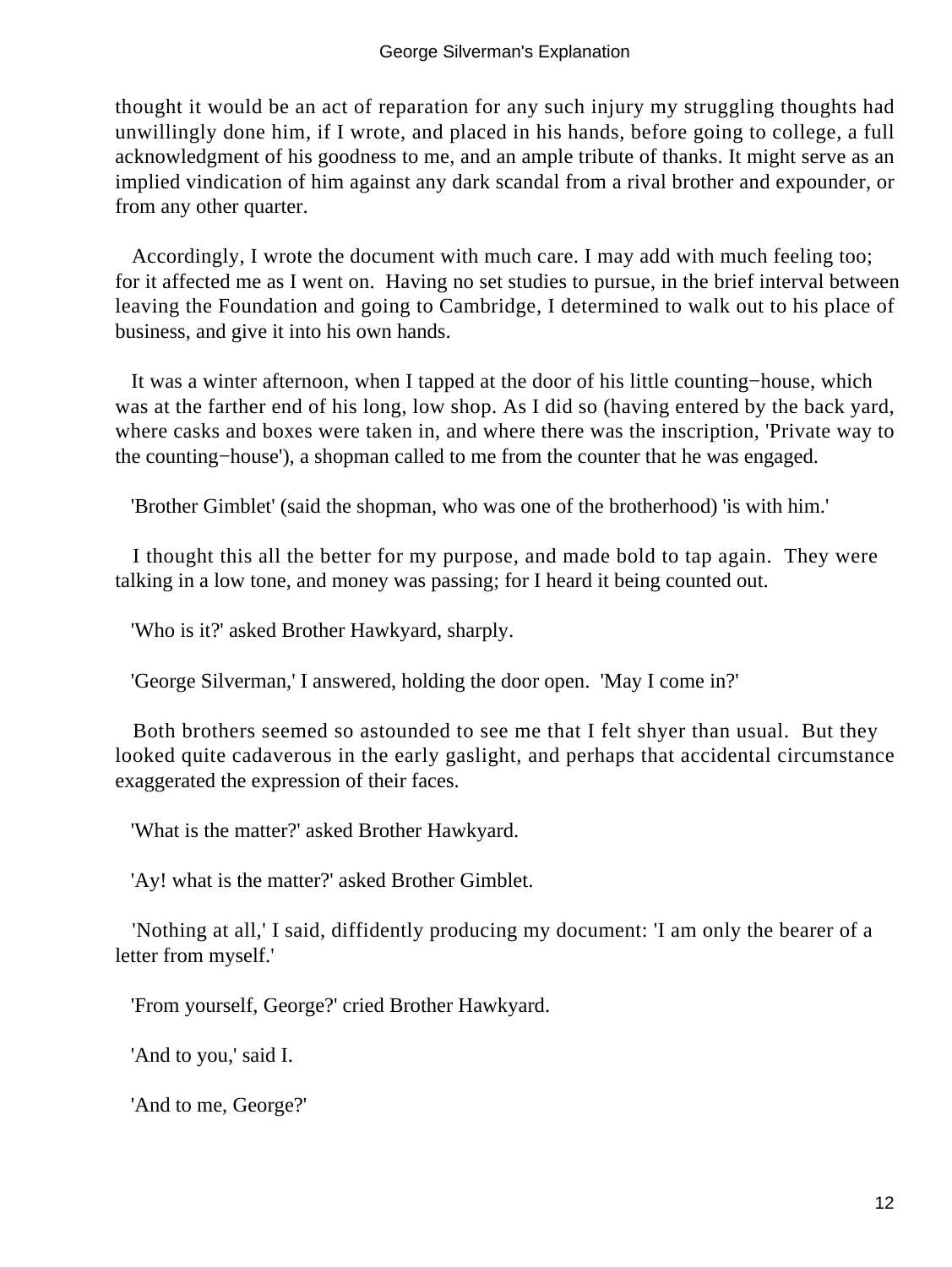He turned paler, and opened it hurriedly; but looking over it, and seeing generally what it was, became less hurried, recovered his colour, and said, 'Praise the Lord!'

'That's it!' cried Brother Gimblet. 'Well put! Amen.'

 Brother Hawkyard then said, in a livelier strain, 'You must know, George, that Brother Gimblet and I are going to make our two businesses one. We are going into partnership. We are settling it now. Brother Gimblet is to take one clear half of the profits (O, yes! he shall have it; he shall have it to the last farthing).'

'D.V.!' said Brother Gimblet, with his right fist firmly clinched on his right leg.

'There is no objection,' pursued Brother Hawkyard, 'to my reading this aloud, George?'

 As it was what I expressly desired should be done, after yesterday's prayer, I more than readily begged him to read it aloud. He did so; and Brother Gimblet listened with a crabbed smile.

 'It was in a good hour that I came here,' he said, wrinkling up his eyes. 'It was in a good hour, likewise, that I was moved yesterday to depict for the terror of evil−doers a character the direct opposite of Brother Hawkyard's. But it was the Lord that done it: I felt him at it while I was perspiring.'

 After that it was proposed by both of them that I should attend the congregation once more before my final departure. What my shy reserve would undergo, from being expressly preached at and prayed at, I knew beforehand. But I reflected that it would be for the last time, and that it might add to the weight of my letter. It was well known to the brothers and sisters that there was no place taken for me in **THEIR** paradise; and if I showed this last token of deference to Brother Hawkyard, notoriously in despite of my own sinful inclinations, it might go some little way in aid of my statement that he had been good to me, and that I was grateful to him. Merely stipulating, therefore, that no express endeavour should be made for my conversion, – which would involve the rolling of several brothers and sisters on the floor, declaring that they felt all their sins in a heap on their left side, weighing so many pounds avoirdupois, as I knew from what I had seen of those repulsive mysteries, − I promised.

 Since the reading of my letter, Brother Gimblet had been at intervals wiping one eye with an end of his spotted blue neckerchief, and grinning to himself. It was, however, a habit that brother had, to grin in an ugly manner even when expounding. I call to mind a delighted snarl with which he used to detail from the platform the torments reserved for the wicked (meaning all human creation except the brotherhood), as being remarkably hideous.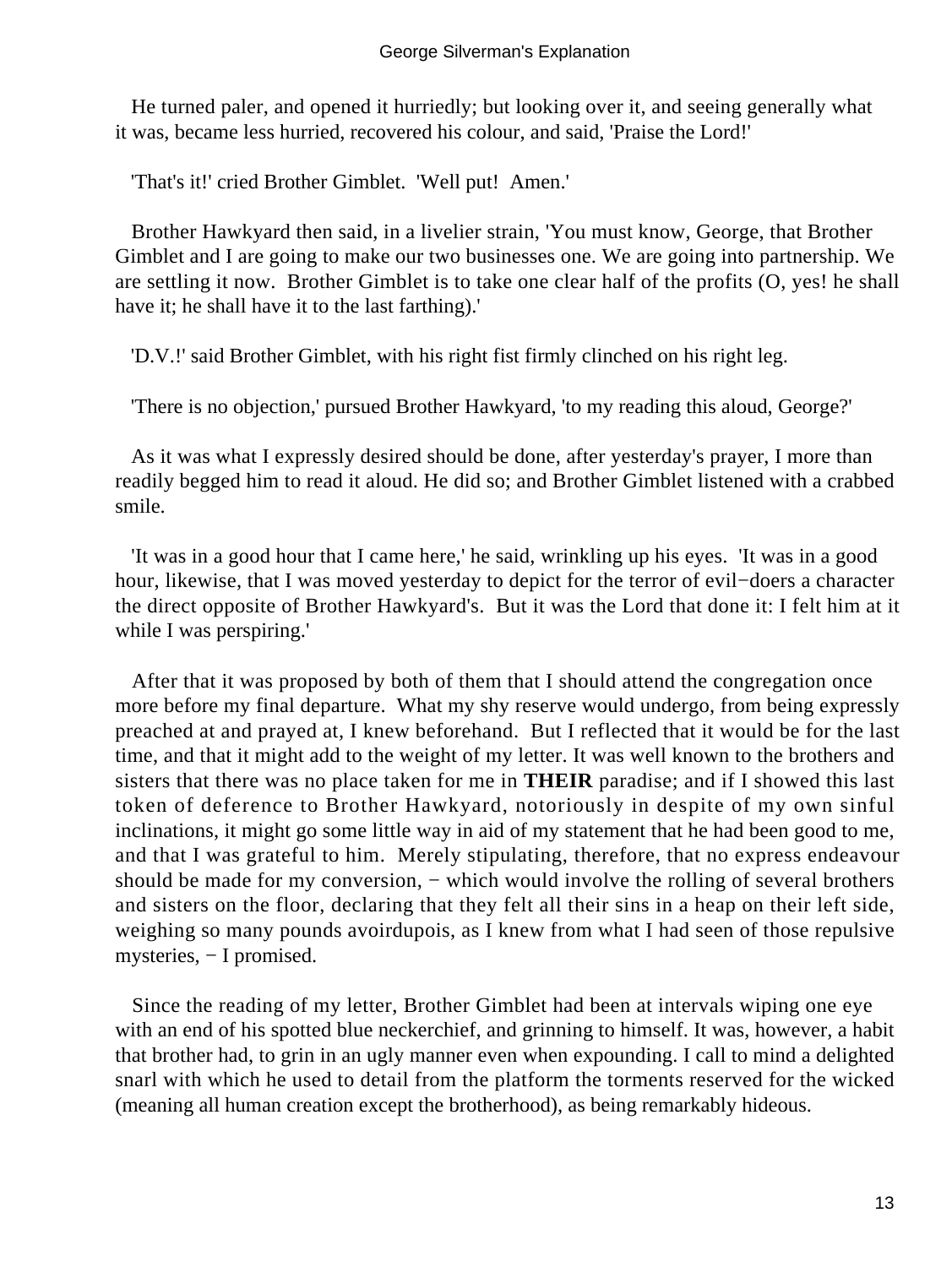I left the two to settle their articles of partnership, and count money; and I never saw them again but on the following Sunday. Brother Hawkyard died within two or three years, leaving all he possessed to Brother Gimblet, in virtue of a will dated (as I have been told) that very day.

 Now I was so far at rest with myself, when Sunday came, knowing that I had conquered my own mistrust, and righted Brother Hawkyard in the jaundiced vision of a rival, that I went, even to that coarse chapel, in a less sensitive state than usual. How could I foresee that the delicate, perhaps the diseased, corner of my mind, where I winced and shrunk when it was touched, or was even approached, would be handled as the theme of the whole proceedings?

 On this occasion it was assigned to Brother Hawkyard to pray, and to Brother Gimblet to preach. The prayer was to open the ceremonies; the discourse was to come next. Brothers Hawkyard and Gimblet were both on the platform; Brother Hawkyard on his knees at the table, unmusically ready to pray; Brother Gimblet sitting against the wall, grinningly ready to preach.

 'Let us offer up the sacrifice of prayer, my brothers and sisters and fellow−sinners.' Yes; but it was I who was the sacrifice. It was our poor, sinful, worldly−minded brother here present who was wrestled for. The now−opening career of this our unawakened brother might lead to his becoming a minister of what was called 'the church.' That was what HE looked to. The church. Not the chapel, Lord. The church. No rectors, no vicars, no archdeacons, no bishops, no archbishops, in the chapel, but, O Lord! many such in the church. Protect our sinful brother from his love of lucre. Cleanse from our unawakened brother's breast his sin of worldly− mindedness. The prayer said infinitely more in words, but nothing more to any intelligible effect.

 Then Brother Gimblet came forward, and took (as I knew he would) the text, 'My kingdom is not of this world.' Ah! but whose was, my fellow−sinners? Whose? Why, our brother's here present was. The only kingdom he had an idea of was of this world. ('That's it!' from several of the congregation.) What did the woman do when she lost the piece of money? Went and looked for it. What should our brother do when he lost his way? ('Go and look for it,' from a sister.) Go and look for it, true. But must he look for it in the right direction, or in the wrong? ('In the right,' from a brother.) There spake the prophets! He must look for it in the right direction, or he couldn't find it. But he had turned his back upon the right direction, and he wouldn't find it. Now, my fellow−sinners, to show you the difference betwixt worldly− mindedness and unworldly−mindedness, betwixt kingdoms not of this world and kingdoms OF this world, here was a letter wrote by even our worldly−minded brother unto Brother Hawkyard. Judge, from hearing of it read, whether Brother Hawkyard was the faithful steward that the Lord had in his mind only t'other day, when, in this very place, he drew you the picter of the unfaithful one; for it was him that done it, not me. Don't doubt that!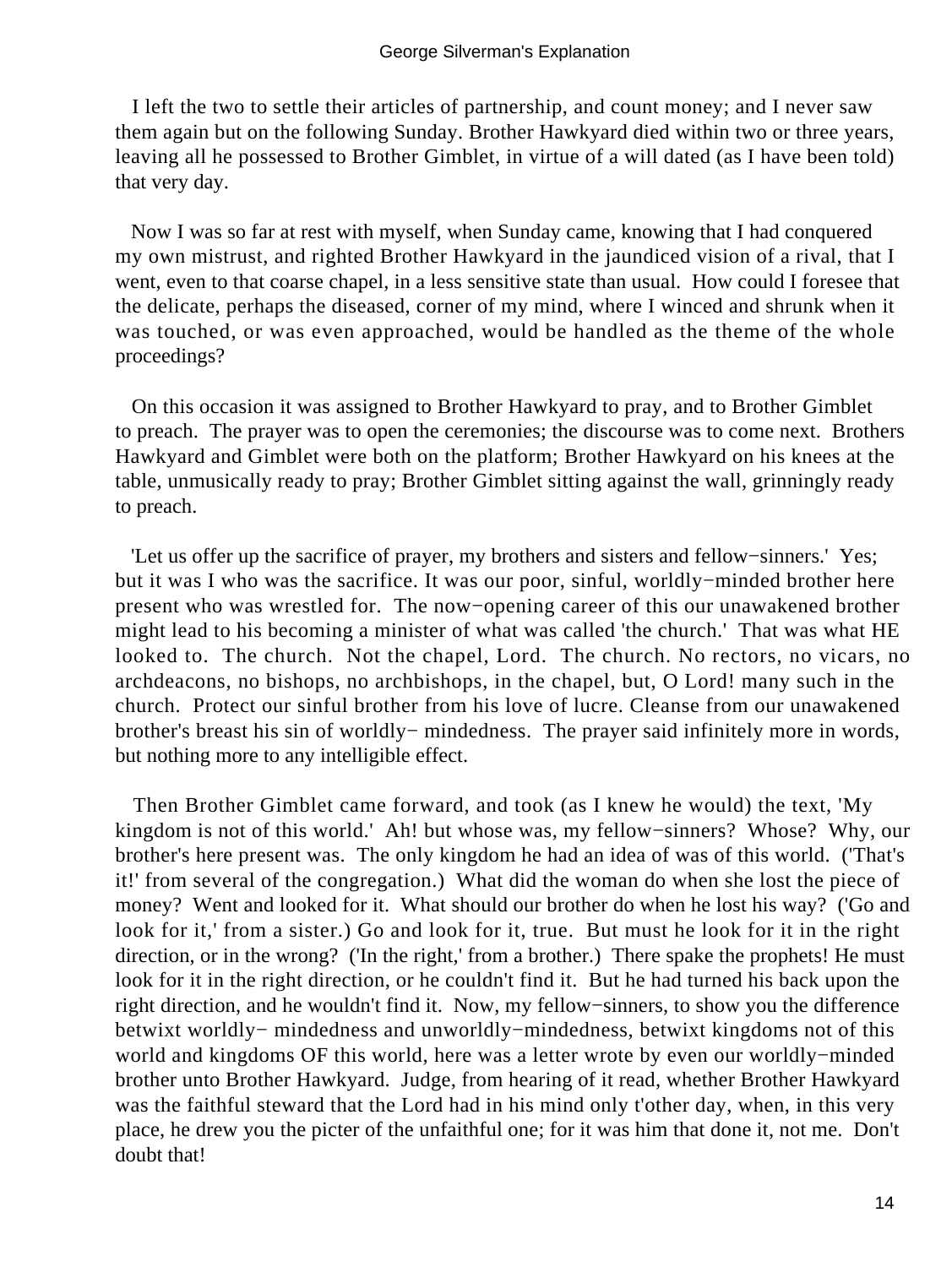Brother Gimblet then groaned and bellowed his way through my composition, and subsequently through an hour. The service closed with a hymn, in which the brothers unanimously roared, and the sisters unanimously shrieked at me, That I by wiles of worldly gain was mocked, and they on waters of sweet love were rocked; that I with mammon struggled in the dark, while they were floating in a second ark.

 I went out from all this with an aching heart and a weary spirit: not because I was quite so weak as to consider these narrow creatures interpreters of the Divine Majesty and Wisdom, but because I was weak enough to feel as though it were my hard fortune to be misrepresented and misunderstood, when I most tried to subdue any risings of mere worldliness within me, and when I most hoped that, by dint of trying earnestly, I had succeeded.

#### **SEVENTH CHAPTER**

 MY timidity and my obscurity occasioned me to live a secluded life at college, and to be little known. No relative ever came to visit me, for I had no relative. No intimate friends broke in upon my studies, for I made no intimate friends. I supported myself on my scholarship, and read much. My college time was otherwise not so very different from my time at Hoghton Towers.

 Knowing myself to be unfit for the noisier stir of social existence, but believing myself qualified to do my duty in a moderate, though earnest way, if I could obtain some small preferment in the Church, I applied my mind to the clerical profession. In due sequence I took orders, was ordained, and began to look about me for employment. I must observe that I had taken a good degree, that I had succeeded in winning a good fellowship, and that my means were ample for my retired way of life. By this time I had read with several young men; and the occupation increased my income, while it was highly interesting to me. I once accidentally overheard our greatest don say, to my boundless joy, 'That he heard it reported of Silverman that his gift of quiet explanation, his patience, his amiable temper, and his conscientiousness made him the best of coaches.' May my 'gift of quiet explanation' come more seasonably and powerfully to my aid in this present explanation than I think it will!

 It may be in a certain degree owing to the situation of my college− rooms (in a corner where the daylight was sobered), but it is in a much larger degree referable to the state of my own mind, that I seem to myself, on looking back to this time of my life, to have been always in the peaceful shade. I can see others in the sunlight; I can see our boats' crews and our athletic young men on the glistening water, or speckled with the moving lights of sunlit leaves; but I myself am always in the shadow looking on. Not unsympathetically, − God forbid! – but looking on alone, much as I looked at Sylvia from the shadows of the ruined house, or looked at the red gleam shining through the farmer's windows, and listened to the fall of dancing feet, when all the ruin was dark that night in the quadrangle.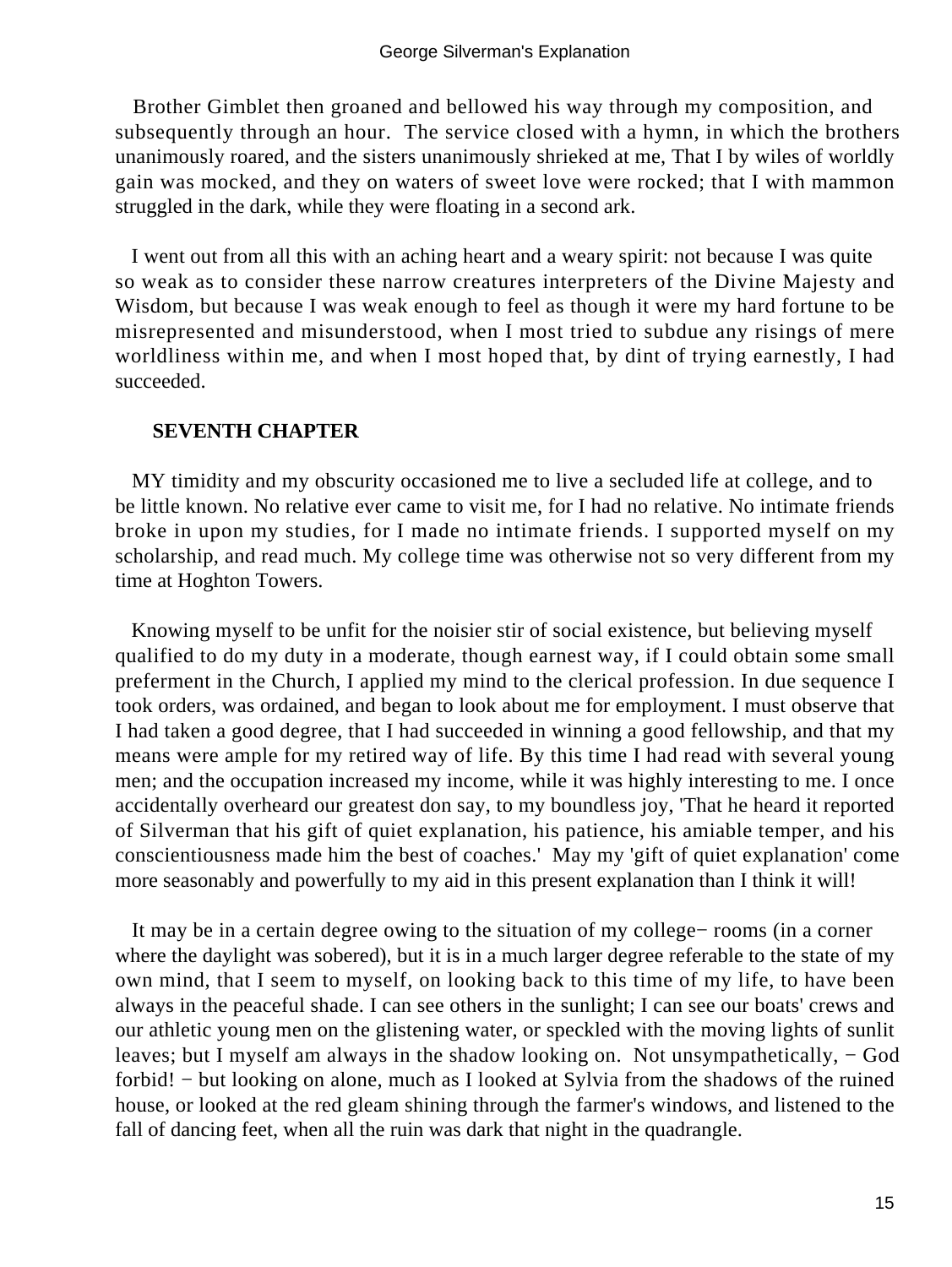I now come to the reason of my quoting that laudation of myself above given. Without such reason, to repeat it would have been mere boastfulness.

 Among those who had read with me was Mr. Fareway, second son of Lady Fareway, widow of Sir Gaston Fareway, baronet. This young gentleman's abilities were much above the average; but he came of a rich family, and was idle and luxurious. He presented himself to me too late, and afterwards came to me too irregularly, to admit of my being of much service to him. In the end, I considered it my duty to dissuade him from going up for an examination which he could never pass; and he left college without a degree. After his departure, Lady Fareway wrote to me, representing the justice of my returning half my fee, as I had been of so little use to her son. Within my knowledge a similar demand had not been made in any other case; and I most freely admit that the justice of it had not occurred to me until it was pointed out. But I at once perceived it, yielded to it, and returned the money −

 Mr. Fareway had been gone two years or more, and I had forgotten him, when he one day walked into my rooms as I was sitting at my books.

 Said he, after the usual salutations had passed, 'Mr. Silverman, my mother is in town here, at the hotel, and wishes me to present you to her.'

 I was not comfortable with strangers, and I dare say I betrayed that I was a little nervous or unwilling. 'For,' said he, without my having spoken, 'I think the interview may tend to the advancement of your prospects.'

 It put me to the blush to think that I should be tempted by a worldly reason, and I rose immediately.

Said Mr. Fareway, as we went along, 'Are you a good hand at business?'

'I think not,' said I.

Said Mr. Fareway then, 'My mother is.'

'Truly?' said I.

 'Yes: my mother is what is usually called a managing woman. Doesn't make a bad thing, for instance, even out of the spendthrift habits of my eldest brother abroad. In short, a managing woman. This is in confidence.'

 He had never spoken to me in confidence, and I was surprised by his doing so. I said I should respect his confidence, of course, and said no more on the delicate subject. We had but a little way to walk, and I was soon in his mother's company. He presented me, shook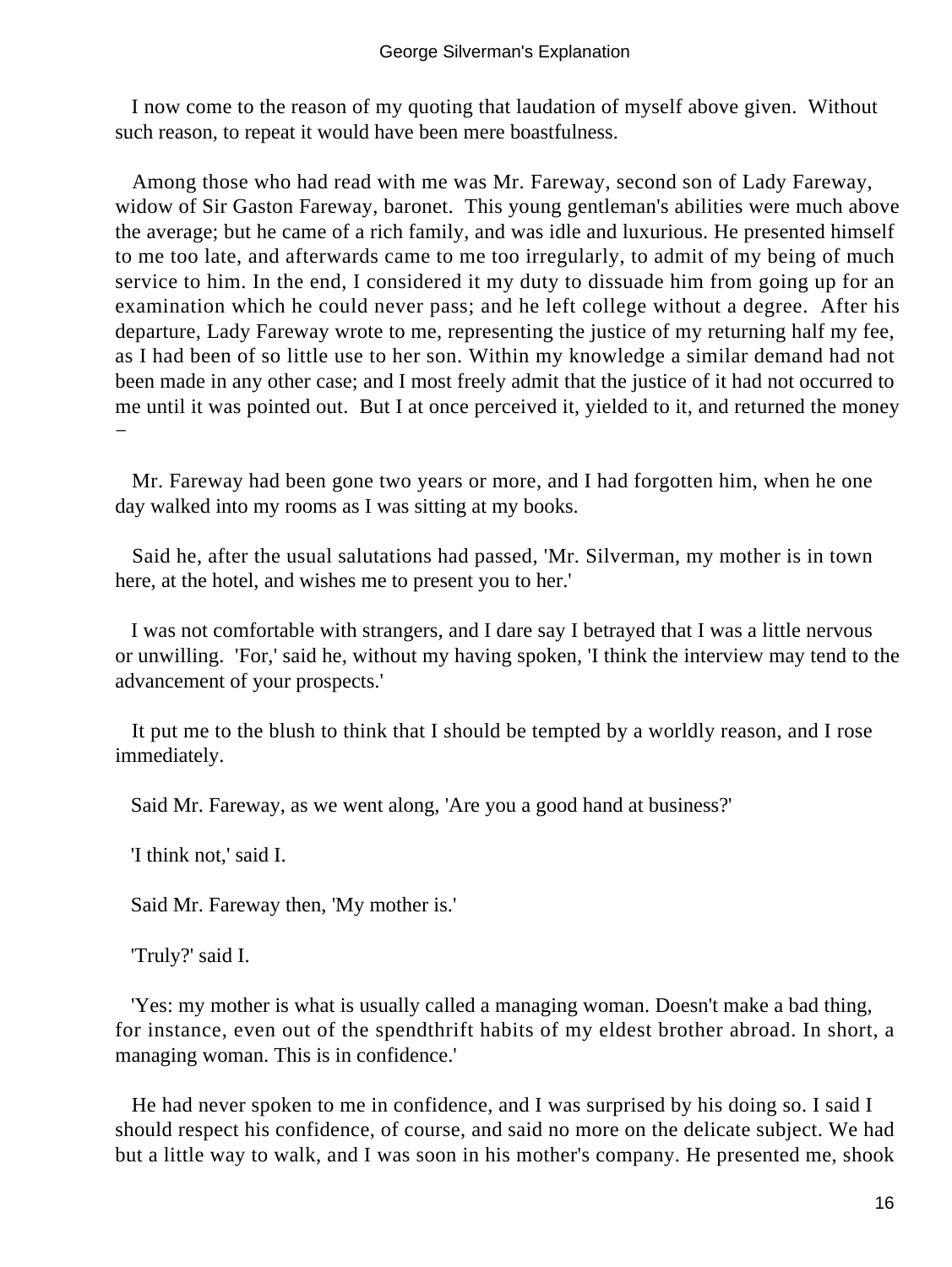hands with me, and left us two (as he said) to business.

 I saw in my Lady Fareway a handsome, well−preserved lady of somewhat large stature, with a steady glare in her great round dark eyes that embarrassed me.

 Said my lady, 'I have heard from my son, Mr. Silverman, that you would be glad of some preferment in the church.' I gave my lady to understand that was so.

 'I don't know whether you are aware,' my lady proceeded, 'that we have a presentation to a living? I say WE have; but, in point of fact, I have.'

I gave my lady to understand that I had not been aware of this.

Said my lady, 'So it is: indeed I have two presentations, – one to two hundred a year, one to six. Both livings are in our county, − North Devonshire, − as you probably know. The first is vacant. Would you like it?'

 What with my lady's eyes, and what with the suddenness of this proposed gift, I was much confused.

 'I am sorry it is not the larger presentation,' said my lady, rather coldly; 'though I will not, Mr. Silverman, pay you the bad compliment of supposing that YOU are, because that would be mercenary, – and mercenary I am persuaded you are not.'

 Said I, with my utmost earnestness, 'Thank you, Lady Fareway, thank you, thank you! I should be deeply hurt if I thought I bore the character.'

 'Naturally,' said my lady. 'Always detestable, but particularly in a clergyman. You have not said whether you will like the living?'

 With apologies for my remissness or indistinctness, I assured my lady that I accepted it most readily and gratefully. I added that I hoped she would not estimate my appreciation of the generosity of her choice by my flow of words; for I was not a ready man in that respect when taken by surprise or touched at heart.

 'The affair is concluded,' said my lady; 'concluded. You will find the duties very light, Mr. Silverman. Charming house; charming little garden, orchard, and all that. You will be able to take pupils. By the bye! No: I will return to the word afterwards. What was I going to mention, when it put me out?'

My lady stared at me, as if I knew. And I didn't know. And that perplexed me afresh.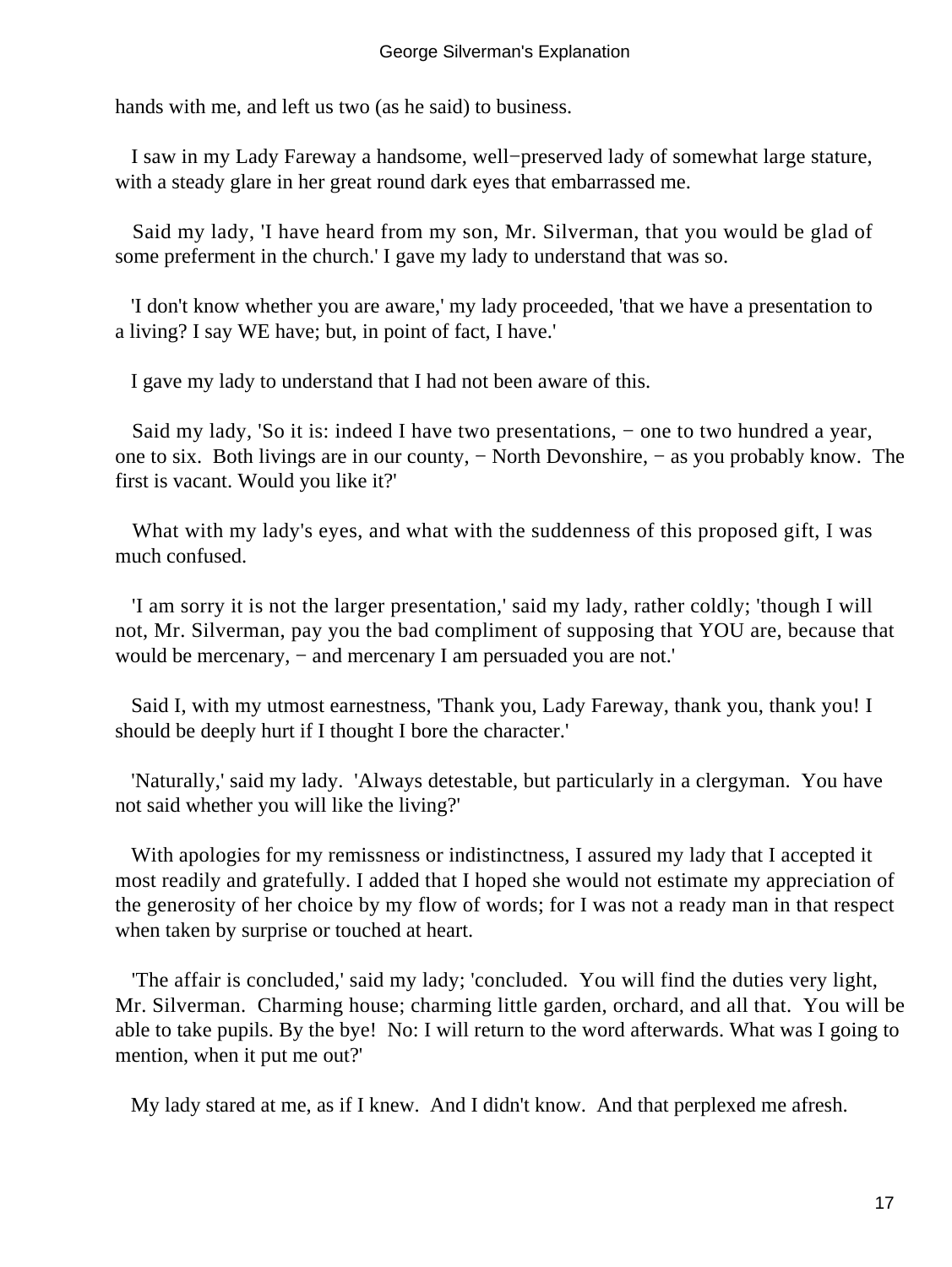Said my lady, after some consideration, 'O, of course, how very dull of me! The last incumbent, − least mercenary man I ever saw, − in consideration of the duties being so light and the house so delicious, couldn't rest, he said, unless I permitted him to help me with my correspondence, accounts, and various little things of that kind; nothing in themselves, but which it worries a lady to cope with. Would Mr. Silverman also like to −? Or shall I −?'

I hastened to say that my poor help would be always at her ladyship's service.

 'I am absolutely blessed,' said my lady, casting up her eyes (and so taking them off me for one moment), 'in having to do with gentlemen who cannot endure an approach to the idea of being mercenary!' She shivered at the word. 'And now as to the pupil.'

'The −?' I was quite at a loss.

 'Mr. Silverman, you have no idea what she is. She is,' said my lady, laying her touch upon my coat−sleeve, 'I do verily believe, the most extraordinary girl in this world. Already knows more Greek and Latin than Lady Jane Grey. And taught herself! Has not yet, remember, derived a moment's advantage from Mr. Silverman's classical acquirements. To say nothing of mathematics, which she is bent upon becoming versed in, and in which (as I hear from my son and others) Mr. Silverman's reputation is so deservedly high!'

 Under my lady's eyes I must have lost the clue, I felt persuaded; and yet I did not know where I could have dropped it.

 'Adelina,' said my lady, 'is my only daughter. If I did not feel quite convinced that I am not blinded by a mother's partiality; unless I was absolutely sure that when you know her, Mr. Silverman, you will esteem it a high and unusual privilege to direct her studies, – I should introduce a mercenary element into this conversation, and ask you on what terms − '

 I entreated my lady to go no further. My lady saw that I was troubled, and did me the honour to comply with my request.

## **EIGHTH CHAPTER**

**EVERYTHING** in mental acquisition that her brother might have been, if he would, and everything in all gracious charms and admirable qualities that no one but herself could be, − this was Adelina.

 I will not expatiate upon her beauty; I will not expatiate upon her intelligence, her quickness of perception, her powers of memory, her sweet consideration, from the first moment, for the slow−paced tutor who ministered to her wonderful gifts. I was thirty then; I am over sixty now: she is ever present to me in these hours as she was in those, bright and beautiful and young, wise and fanciful and good.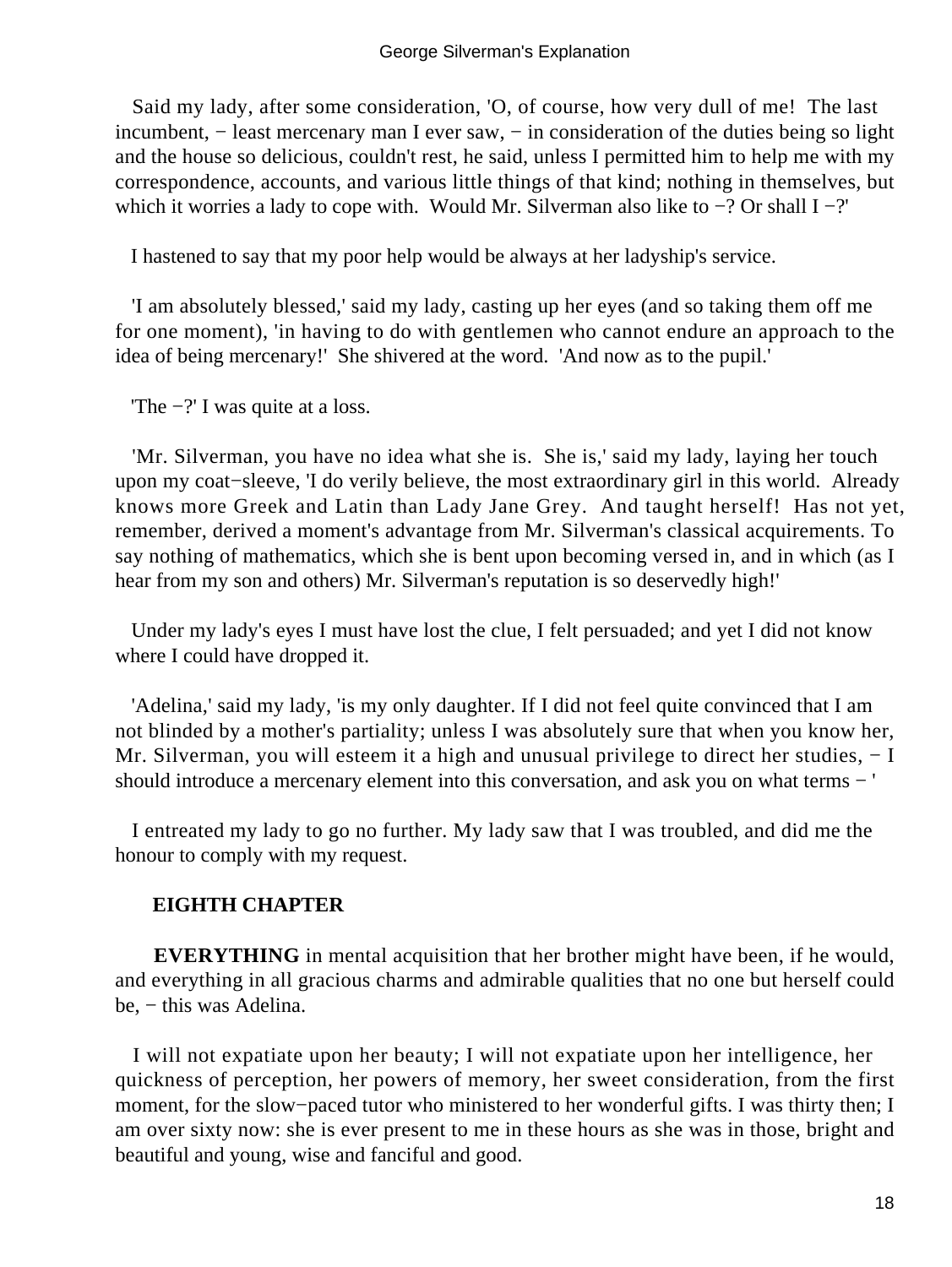When I discovered that I loved her, how can I say? In the first day? in the first week? in the first month? Impossible to trace. If I be (as I am) unable to represent to myself any previous period of my life as quite separable from her attracting power, how can I answer for this one detail?

 Whensoever I made the discovery, it laid a heavy burden on me. And yet, comparing it with the far heavier burden that I afterwards took up, it does not seem to me now to have been very hard to bear. In the knowledge that I did love her, and that I should love her while my life lasted, and that I was ever to hide my secret deep in my own breast, and she was never to find it, there was a kind of sustaining joy or pride, or comfort, mingled with my pain.

 But later on, − say, a year later on, − when I made another discovery, then indeed my suffering and my struggle were strong. That other discovery was −

 These words will never see the light, if ever, until my heart is dust; until her bright spirit has returned to the regions of which, when imprisoned here, it surely retained some unusual glimpse of remembrance; until all the pulses that ever beat around us shall have long been quiet; until all the fruits of all the tiny victories and defeats achieved in our little breasts shall have withered away. That discovery was that she loved me.

 She may have enhanced my knowledge, and loved me for that; she may have over−valued my discharge of duty to her, and loved me for that; she may have refined upon a playful compassion which she would sometimes show for what she called my want of wisdom, according to the light of the world's dark lanterns, and loved me for that; she may − she must − have confused the borrowed light of what I had only learned, with its brightness in its pure, original rays; but she loved me at that time, and she made me know it.

 Pride of family and pride of wealth put me as far off from her in my lady's eyes as if I had been some domesticated creature of another kind. But they could not put me farther from her than I put myself when I set my merits against hers. More than that. They could not put me, by millions of fathoms, half so low beneath her as I put myself when in imagination I took advantage of her noble trustfulness, took the fortune that I knew she must possess in her own right, and left her to find herself, in the zenith of her beauty and genius, bound to poor rusty, plodding me.

 No! Worldliness should not enter here at any cost. If I had tried to keep it out of other ground, how much harder was I bound to try to keep it out from this sacred place!

 But there was something daring in her broad, generous character, that demanded at so delicate a crisis to be delicately and patiently addressed. And many and many a bitter night (O, I found I could cry for reasons not purely physical, at this pass of my life!) I took my course.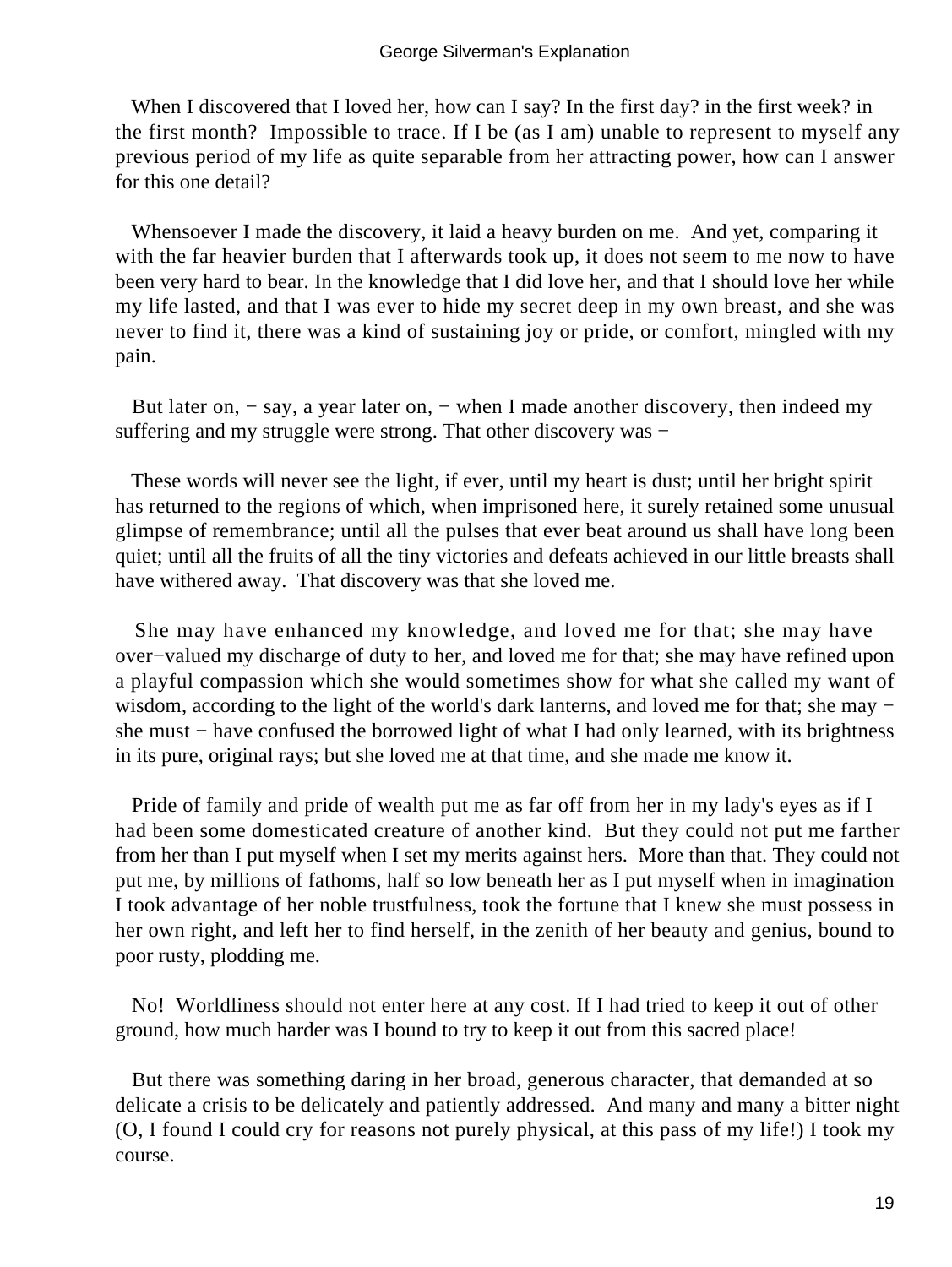My lady had, in our first interview, unconsciously overstated the accommodation of my pretty house. There was room in it for only one pupil. He was a young gentleman near coming of age, very well connected, but what is called a poor relation. His parents were dead. The charges of his living and reading with me were defrayed by an uncle; and he and I were to do our utmost together for three years towards qualifying him to make his way. At this time he had entered into his second year with me. He was well−looking, clever, energetic, enthusiastic; bold; in the best sense of the term, a thorough young Anglo−Saxon.

I resolved to bring these two together.

#### **NINTH CHAPTER**

**SAID I,** one night, when I had conquered myself, 'Mr. Granville,' − Mr. Granville Wharton his name was, – 'I doubt if you have ever yet so much as seen Miss Fareway.'

 'Well, sir,' returned he, laughing, 'you see her so much yourself, that you hardly leave another fellow a chance of seeing her.'

'I am her tutor, you know,' said I.

 And there the subject dropped for that time. But I so contrived as that they should come together shortly afterwards. I had previously so contrived as to keep them asunder; for while I loved her, − I mean before I had determined on my sacrifice, − a lurking jealousy of Mr. Granville lay within my unworthy breast.

 It was quite an ordinary interview in the Fareway Park but they talked easily together for some time: like takes to like, and they had many points of resemblance. Said Mr. Granville to me, when he and I sat at our supper that night, 'Miss Fareway is remarkably beautiful, sir, remarkably engaging. Don't you think so?' 'I think so,' said I. And I stole a glance at him, and saw that he had reddened and was thoughtful. I remember it most vividly, because the mixed feeling of grave pleasure and acute pain that the slight circumstance caused me was the first of a long, long series of such mixed impressions under which my hair turned slowly gray.

 I had not much need to feign to be subdued; but I counterfeited to be older than I was in all respects (Heaven knows! my heart being all too young the while), and feigned to be more of a recluse and bookworm than I had really become, and gradually set up more and more of a fatherly manner towards Adelina. Likewise I made my tuition less imaginative than before; separated myself from my poets and philosophers; was careful to present them in their own light, and me, their lowly servant, in my own shade. Moreover, in the matter of apparel I was equally mindful; not that I had ever been dapper that way; but that I was slovenly now.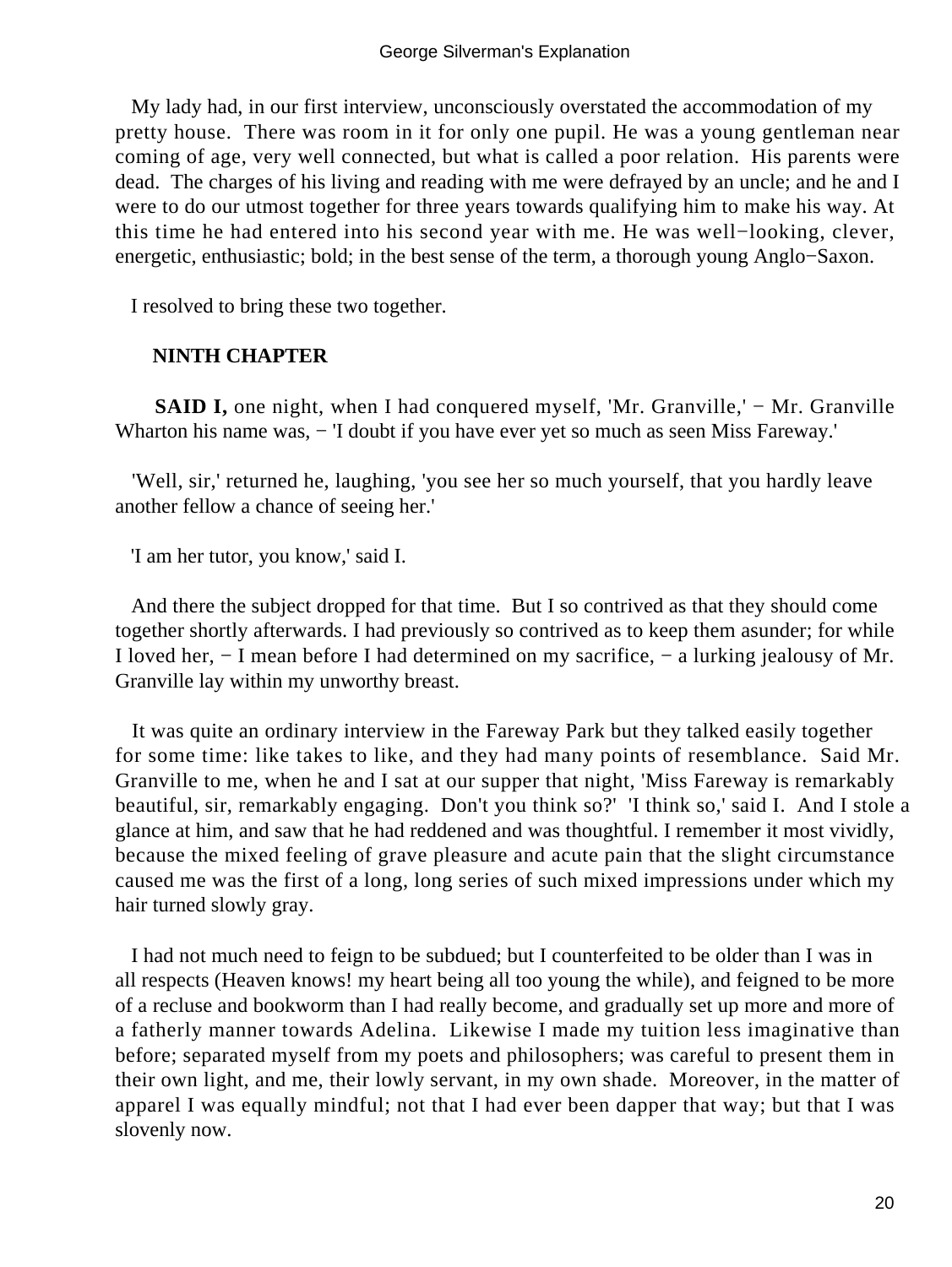As I depressed myself with one hand, so did I labour to raise Mr. Granville with the other; directing his attention to such subjects as I too well knew interested her, and fashioning him (do not deride or misconstrue the expression, unknown reader of this writing; for I have suffered!) into a greater resemblance to myself in my solitary one strong aspect. And gradually, gradually, as I saw him take more and more to these thrown−out lures of mine, then did I come to know better and better that love was drawing him on, and was drawing her from me.

 So passed more than another year; every day a year in its number of my mixed impressions of grave pleasure and acute pain; and then these two, being of age and free to act legally for themselves, came before me hand in hand (my hair being now quite white), and entreated me that I would unite them together. 'And indeed, dear tutor,' said Adelina, 'it is but consistent in you that you should do this thing for us, seeing that we should never have spoken together that first time but for you, and that but for you we could never have met so often afterwards.' The whole of which was literally true; for I had availed myself of my many business attendances on, and conferences with, my lady, to take Mr. Granville to the house, and leave him in the outer room with Adelina.

 I knew that my lady would object to such a marriage for her daughter, or to any marriage that was other than an exchange of her for stipulated lands, goods, and moneys. But looking on the two, and seeing with full eyes that they were both young and beautiful; and knowing that they were alike in the tastes and acquirements that will outlive youth and beauty; and considering that Adelina had a fortune now, in her own keeping; and considering further that Mr. Granville, though for the present poor, was of a good family that had never lived in a cellar in Preston; and believing that their love would endure, neither having any great discrepancy to find out in the other, – I told them of my readiness to do this thing which Adelina asked of her dear tutor, and to send them forth, husband and wife, into the shining world with golden gates that awaited them.

 It was on a summer morning that I rose before the sun to compose myself for the crowning of my work with this end; and my dwelling being near to the sea, I walked down to the rocks on the shore, in order that I might behold the sun in his majesty.

 The tranquillity upon the deep, and on the firmament, the orderly withdrawal of the stars, the calm promise of coming day, the rosy suffusion of the sky and waters, the ineffable splendour that then burst forth, attuned my mind afresh after the discords of the night. Methought that all I looked on said to me, and that all I heard in the sea and in the air said to me, 'Be comforted, mortal, that thy life is so short. Our preparation for what is to follow has endured, and shall endure, for unimaginable ages.'

 I married them. I knew that my hand was cold when I placed it on their hands clasped together; but the words with which I had to accompany the action I could say without faltering, and I was at peace.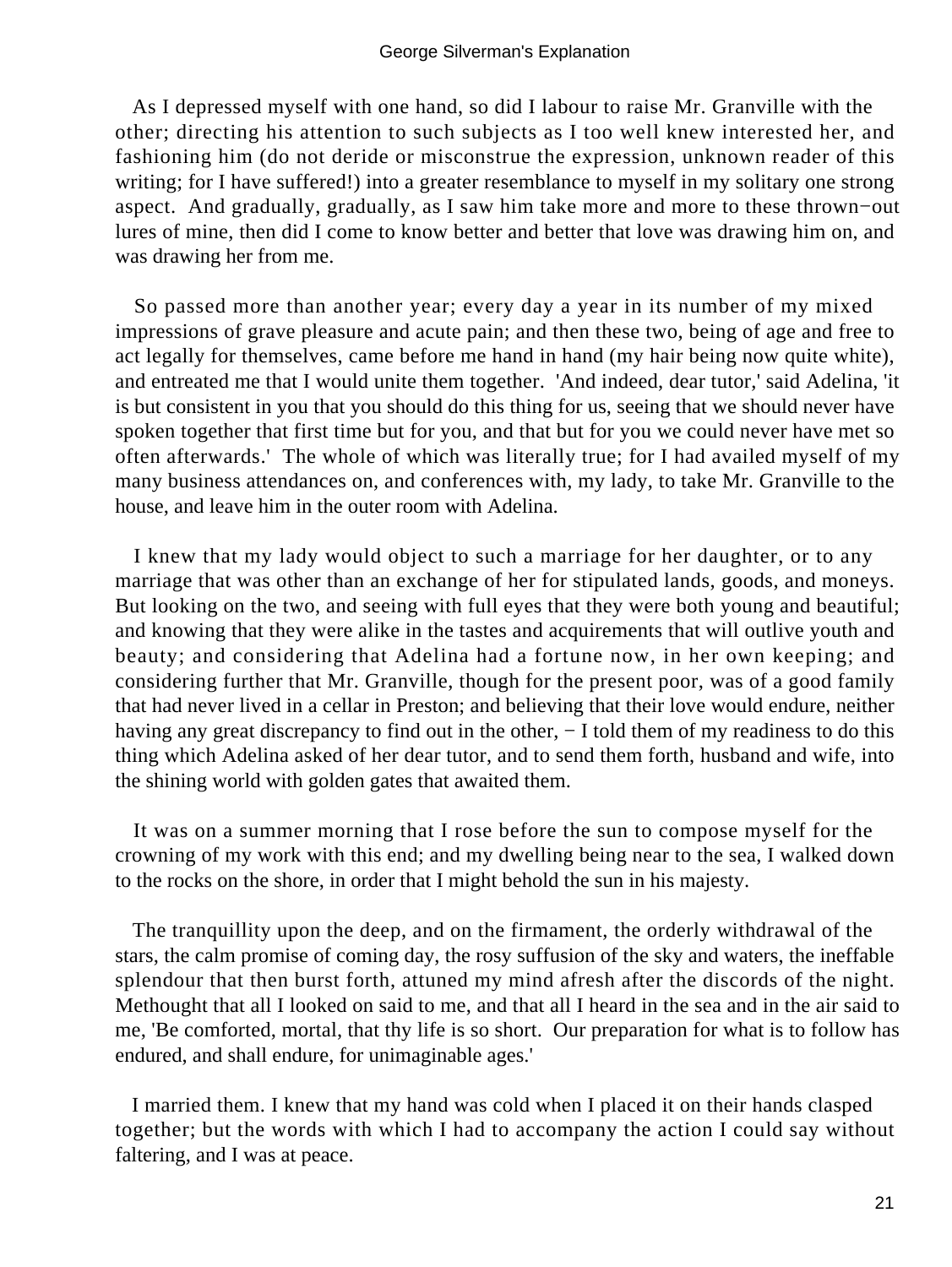They being well away from my house and from the place after our simple breakfast, the time was come when I must do what I had pledged myself to them that I would do, − break the intelligence to my lady.

 I went up to the house, and found my lady in her ordinary business− room. She happened to have an unusual amount of commissions to intrust to me that day; and she had filled my hands with papers before I could originate a word.

'My lady,' I then began, as I stood beside her table.

'Why, what's the matter?' she said quickly, looking up.

 'Not much, I would fain hope, after you shall have prepared yourself, and considered a little.'

 'Prepared myself; and considered a little! You appear to have prepared **YOURSELF** but indifferently, anyhow, Mr. Silverman.' This mighty scornfully, as I experienced my usual embarrassment under her stare.

 Said I, in self−extenuation once for all, 'Lady Fareway, I have but to say for myself that I have tried to do my duty.'

'For yourself?' repeated my lady. 'Then there are others concerned, I see. Who are they?'

 I was about to answer, when she made towards the bell with a dart that stopped me, and said, 'Why, where is Adelina?'

'Forbear! be calm, my lady. I married her this morning to Mr. Granville Wharton.'

 She set her lips, looked more intently at me than ever, raised her right hand, and smote me hard upon the cheek.

 'Give me back those papers! give me back those papers!' She tore them out of my hands, and tossed them on her table. Then seating herself defiantly in her great chair, and folding her arms, she stabbed me to the heart with the unlooked−for reproach, 'You worldly wretch!'

'Worldly?' I cried. 'Worldly?'

 'This, if you please,' − she went on with supreme scorn, pointing me out as if there were some one there to see, – 'this, if you please, is the disinterested scholar, with not a design beyond his books! This, if you please, is the simple creature whom any one could overreach in a bargain! This, if you please, is Mr. Silverman! Not of this world; not he! He has too much simplicity for this world's cunning. He has too much singleness of purpose to be a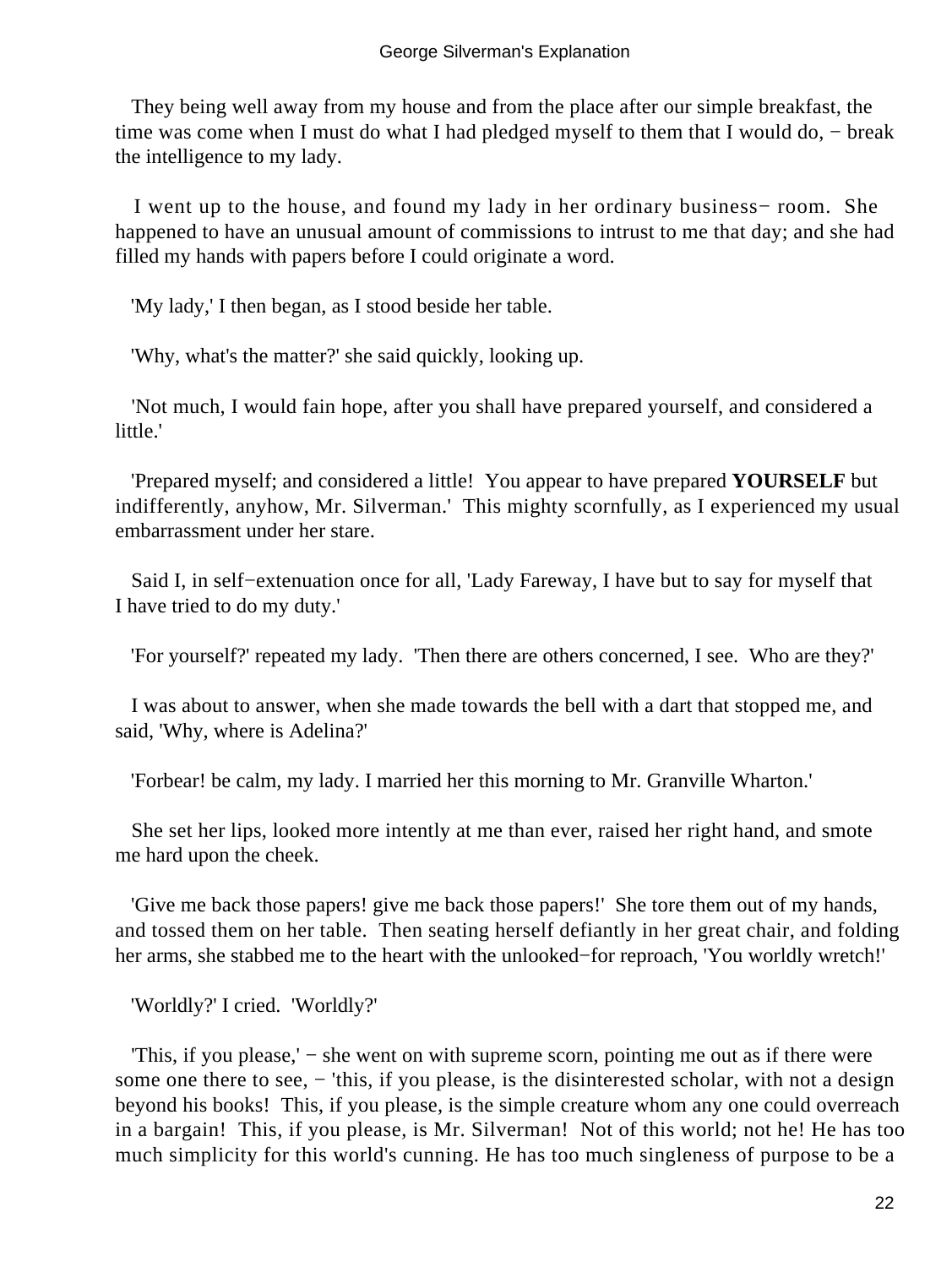match for this world's double−dealing. What did he give you for it?'

'For what? And who?'

 'How much,' she asked, bending forward in her great chair, and insultingly tapping the fingers of her right hand on the palm of her left, − 'how much does Mr. Granville Wharton pay you for getting him Adelina's money? What is the amount of your percentage upon Adelina's fortune? What were the terms of the agreement that you proposed to this boy when you, the Rev. George Silverman, licensed to marry, engaged to put him in possession of this girl? You made good terms for yourself, whatever they were. He would stand a poor chance against your keenness.'

 Bewildered, horrified, stunned by this cruel perversion, I could not speak. But I trust that I looked innocent, being so.

 'Listen to me, shrewd hypocrite,' said my lady, whose anger increased as she gave it utterance; 'attend to my words, you cunning schemer, who have carried this plot through with such a practised double face that I have never suspected you. I had my projects for my daughter; projects for family connection; projects for fortune. You have thwarted them, and overreached me; but I am not one to be thwarted and overreached without retaliation. Do you mean to hold this living another month?'

 'Do you deem it possible, Lady Fareway, that I can hold it another hour, under your injurious words?'

'Is it resigned, then?'

'It was mentally resigned, my lady, some minutes ago.'

Don't equivocate, sir. IS it resigned?'

'Unconditionally and entirely; and I would that I had never, never come near it!'

 'A cordial response from me to **THAT** wish, Mr. Silverman! But take this with you, sir. If you had not resigned it, I would have had you deprived of it. And though you have resigned it, you will not get quit of me as easily as you think for. I will pursue you with this story. I will make this nefarious conspiracy of yours, for money, known. You have made money by it, but you have at the same time made an enemy by it. YOU will take good care that the money sticks to you; I will take good care that the enemy sticks to you.'

 Then said I finally, 'Lady Fareway, I think my heart is broken. Until I came into this room just now, the possibility of such mean wickedness as you have imputed to me never dawned upon my thoughts. Your suspicions − '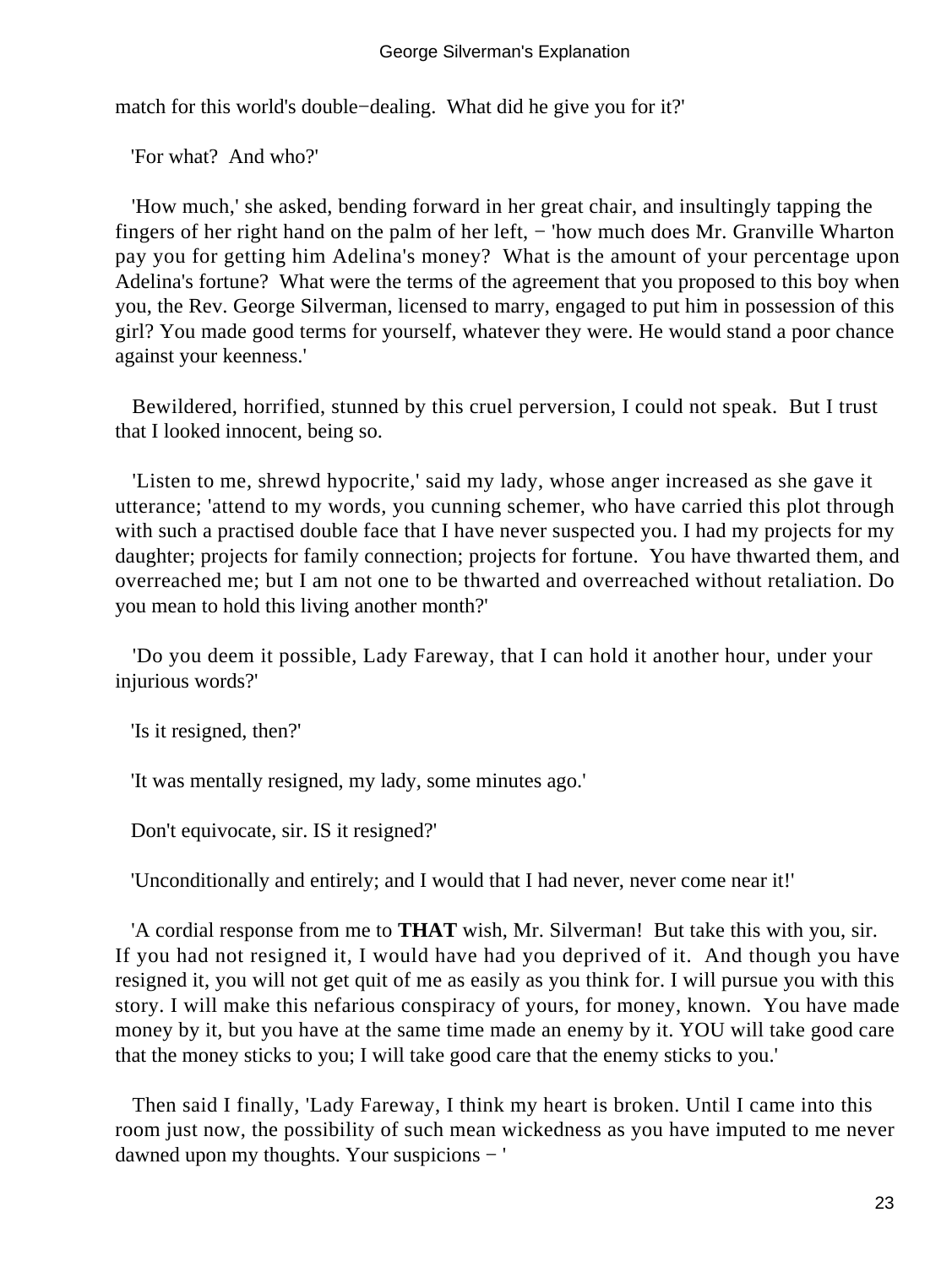'Suspicions! Pah!' said she indignantly. 'Certainties.'

 'Your certainties, my lady, as you call them, your suspicions as I call them, are cruel, unjust, wholly devoid of foundation in fact. I can declare no more; except that I have not acted for my own profit or my own pleasure. I have not in this proceeding considered myself. Once again, I think my heart is broken. If I have unwittingly done any wrong with a righteous motive, that is some penalty to pay.'

 She received this with another and more indignant 'Pah!' and I made my way out of her room (I think I felt my way out with my hands, although my eyes were open), almost suspecting that my voice had a repulsive sound, and that I was a repulsive object.

 There was a great stir made, the bishop was appealed to, I received a severe reprimand, and narrowly escaped suspension. For years a cloud hung over me, and my name was tarnished.

But my heart did not break, if a broken heart involves death; for I lived through it.

 They stood by me, Adelina and her husband, through it all. Those who had known me at college, and even most of those who had only known me there by reputation, stood by me too. Little by little, the belief widened that I was not capable of what was laid to my charge. At length I was presented to a college−living in a sequestered place, and there I now pen my explanation. I pen it at my open window in the summer−time, before me, lying in the churchyard, equal resting−place for sound hearts, wounded hearts, and broken hearts. I pen it for the relief of my own mind, not foreseeing whether or no it will ever have a reader.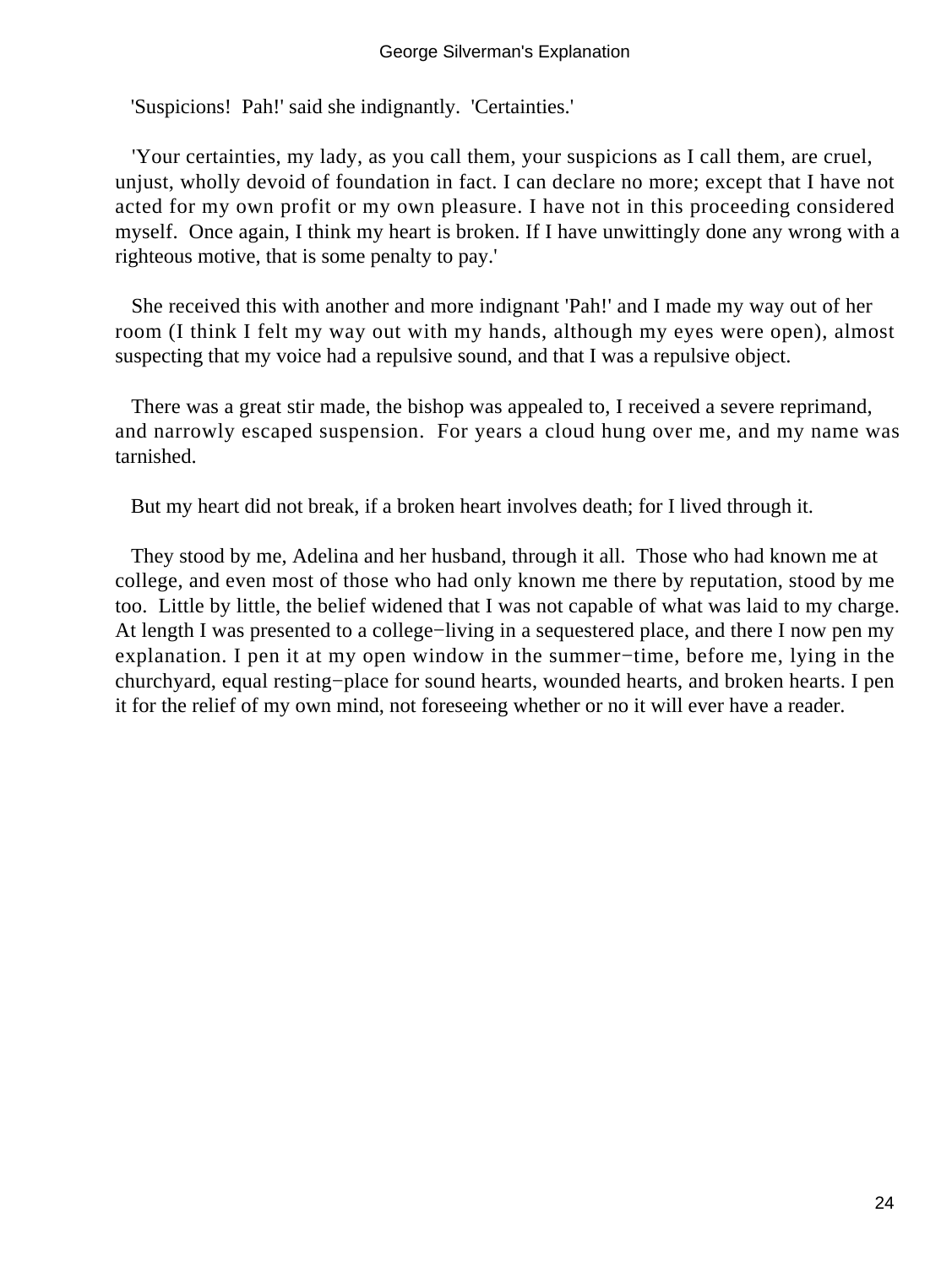George Silverman's Explanation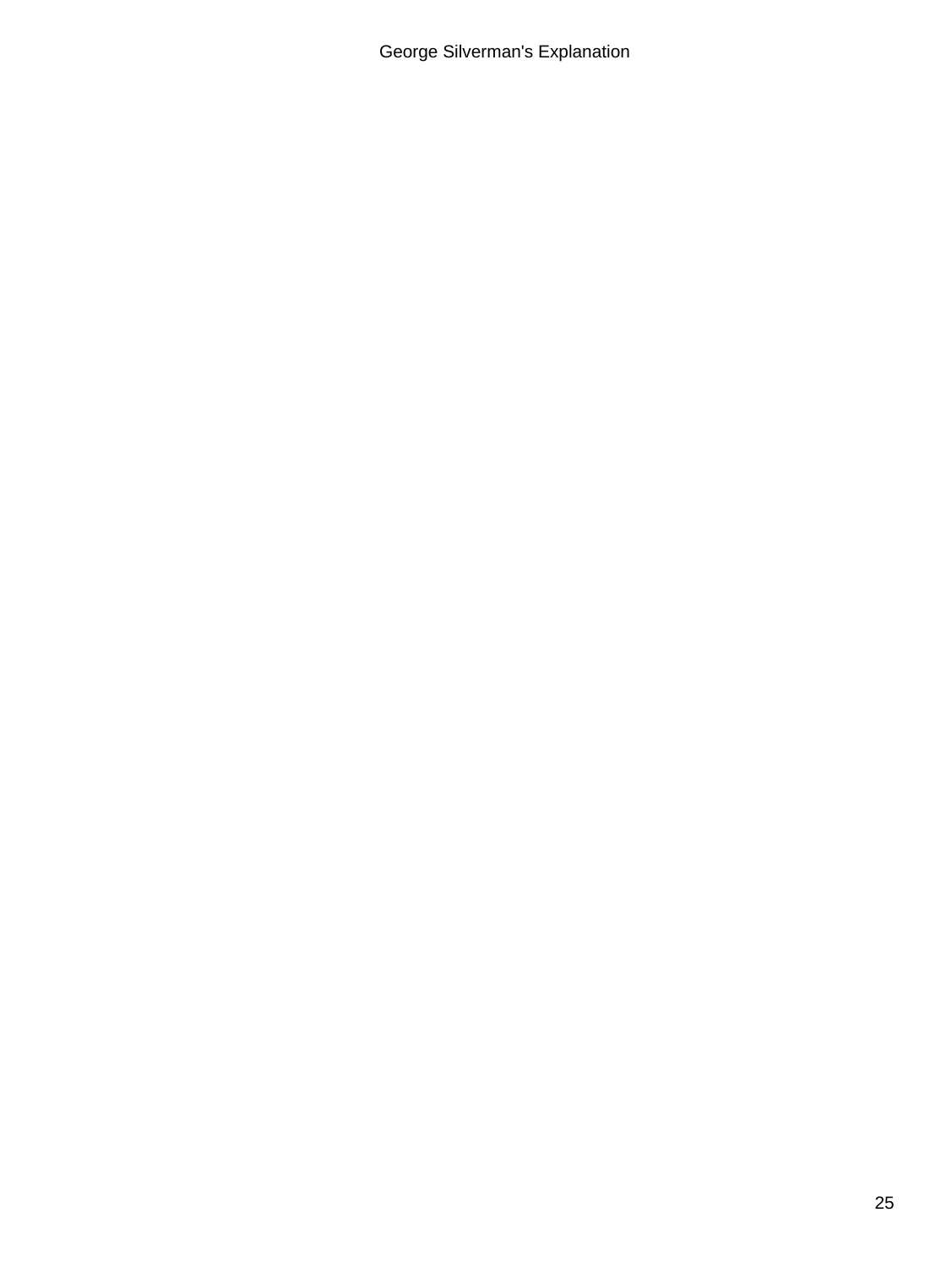# <span id="page-26-0"></span>**You are reading a Phoenix Edition:**

It was converted from clean and standard xhtml/xml files. It uses metatags to identify content, and other data. The available resources specific to each ebook format were used to give the reader a pleasant reading experience.

More details available at Phoenix−Library.org website.

Any suggestion that helps us to improve these editions are welcome.

**The Phoenix−Library Team**